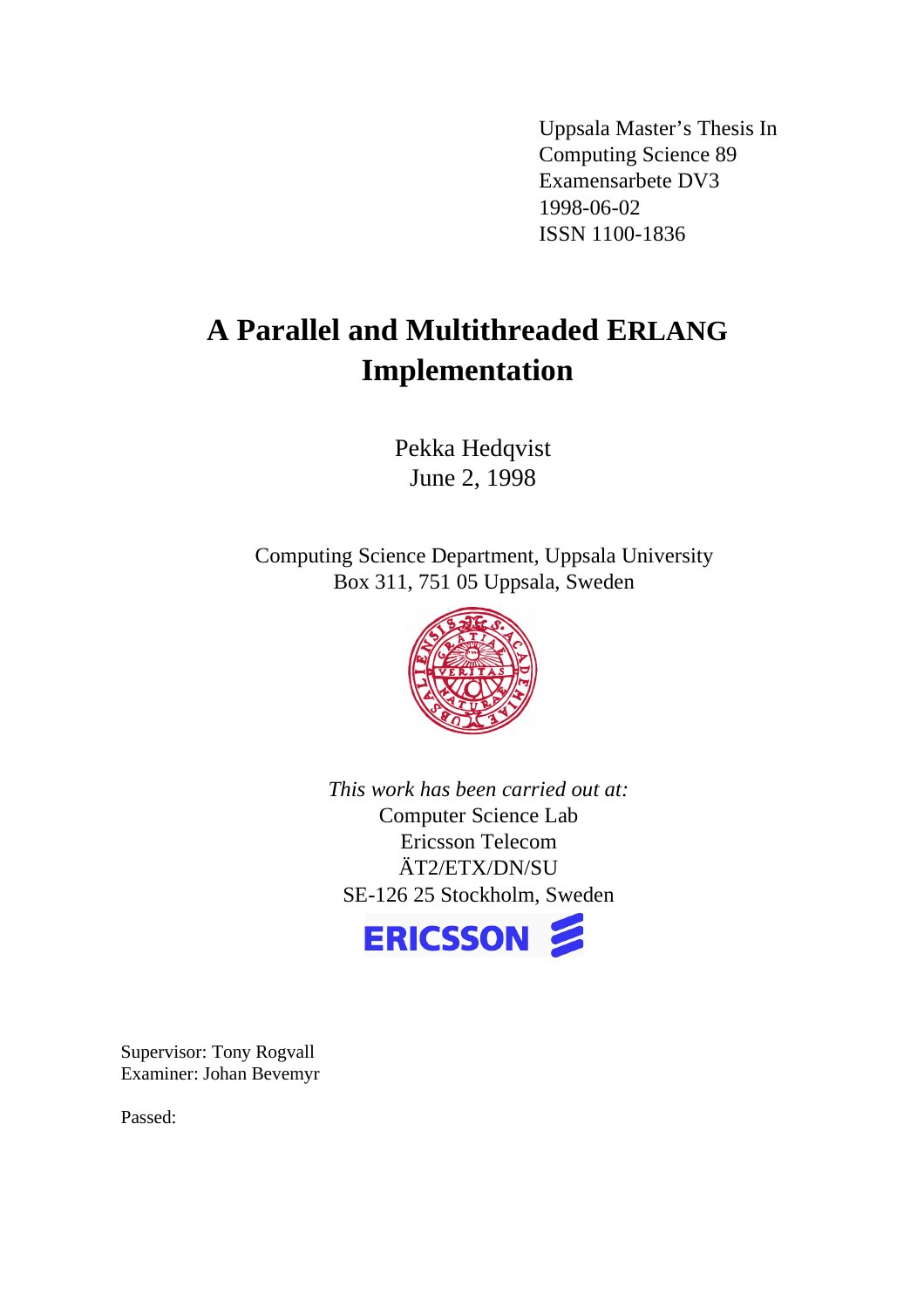| 1. |                                              |        |                                             |    |  |
|----|----------------------------------------------|--------|---------------------------------------------|----|--|
|    | 1.1.                                         |        |                                             |    |  |
|    | 1.2.                                         |        |                                             |    |  |
| 2. |                                              |        |                                             |    |  |
|    | 2.1.                                         |        |                                             |    |  |
|    | 2.2.                                         |        |                                             |    |  |
|    | 2.3.                                         |        |                                             |    |  |
|    | 2.4.                                         |        |                                             |    |  |
|    | 2.5.                                         |        |                                             |    |  |
|    | 2.6.                                         |        |                                             |    |  |
|    |                                              | 2.6.1. |                                             | 6  |  |
|    |                                              | 2.6.2. |                                             | 7  |  |
|    | 2.7.                                         |        |                                             |    |  |
|    | 2.8.                                         |        |                                             |    |  |
|    | 2.9.                                         |        |                                             |    |  |
|    | 2.10.                                        |        |                                             |    |  |
| 3. |                                              |        |                                             |    |  |
| 4. | <b>Parallel Computers and Programming 11</b> |        |                                             |    |  |
|    | 4.1.                                         |        |                                             |    |  |
|    | 4.2.                                         |        | Parallel and concurrent programming  11     |    |  |
|    | 4.3.                                         |        |                                             |    |  |
|    |                                              | 4.3.1. | Implementation                              | 12 |  |
|    |                                              | 4.3.2. | Posix standard                              | 12 |  |
|    |                                              | 4.3.3. | Win32                                       | 12 |  |
|    |                                              | 4.3.4. | Portable threads                            | 12 |  |
|    | 4.4.                                         |        | Memory ordering on multiprocessors  13      |    |  |
|    |                                              |        |                                             |    |  |
| 5. |                                              |        | The Multithreaded ERLANG Implementation  15 |    |  |
|    | 5.1.                                         |        |                                             |    |  |
|    | 5.2.                                         |        | Implementation description  16              |    |  |
|    |                                              | 5.2.1. | Process interaction                         | 16 |  |
|    |                                              | 5.2.2. | Memory management                           | 17 |  |
|    |                                              | 5.2.3. | <b>Tasks</b>                                | 18 |  |
|    |                                              | 5.2.4. | Scheduler                                   | 20 |  |
|    |                                              | 5.2.5. | Threads                                     | 21 |  |
|    |                                              | 5.2.6. | <b>Task Priority</b>                        | 22 |  |
|    |                                              | 5.2.7. | I/O and timer                               | 22 |  |
|    |                                              | 5.2.8. | Tasks and threads                           | 23 |  |
|    |                                              | 5.2.9. | Dyncamic code handling 24                   |    |  |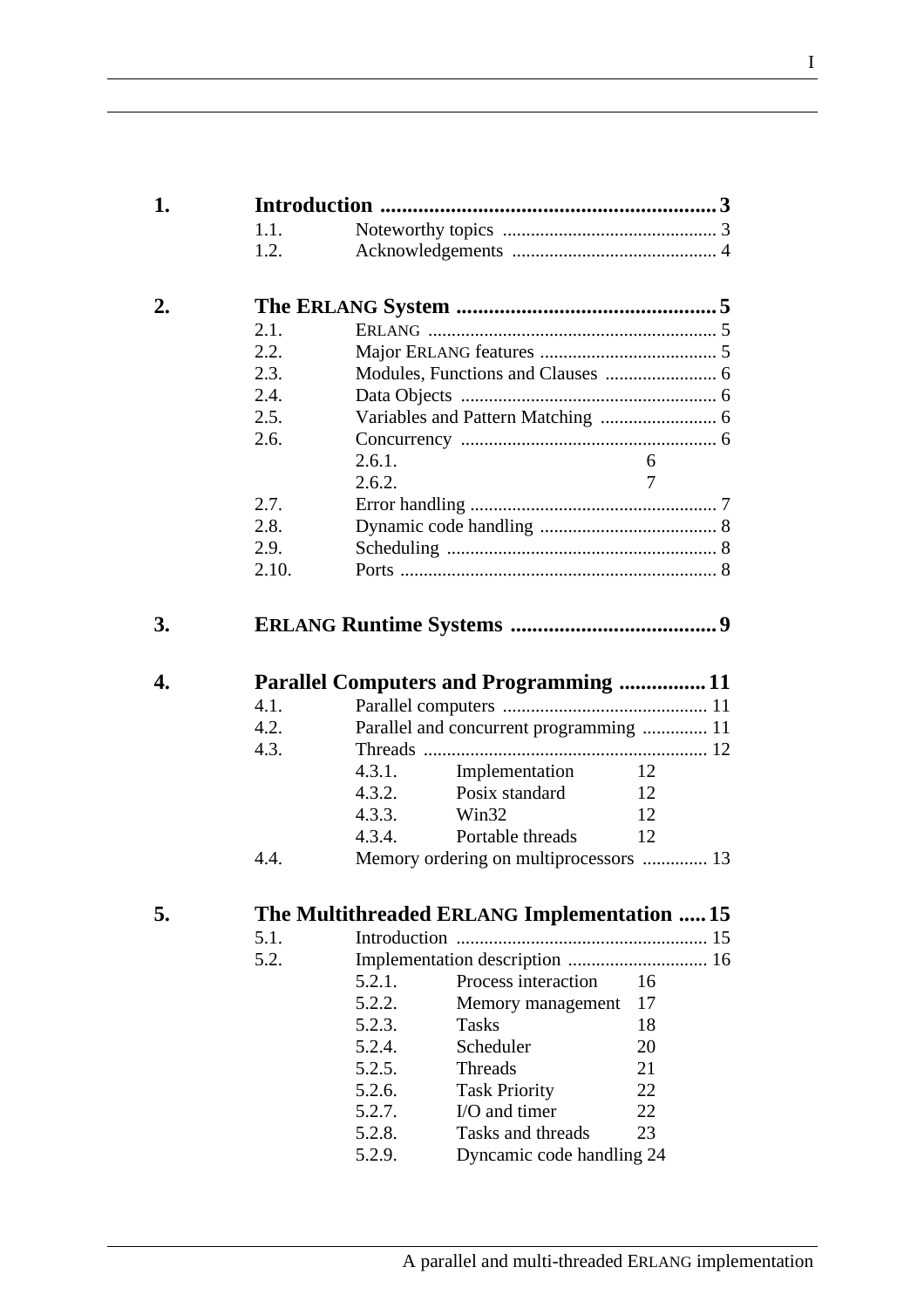| 7.72 |  |
|------|--|
|      |  |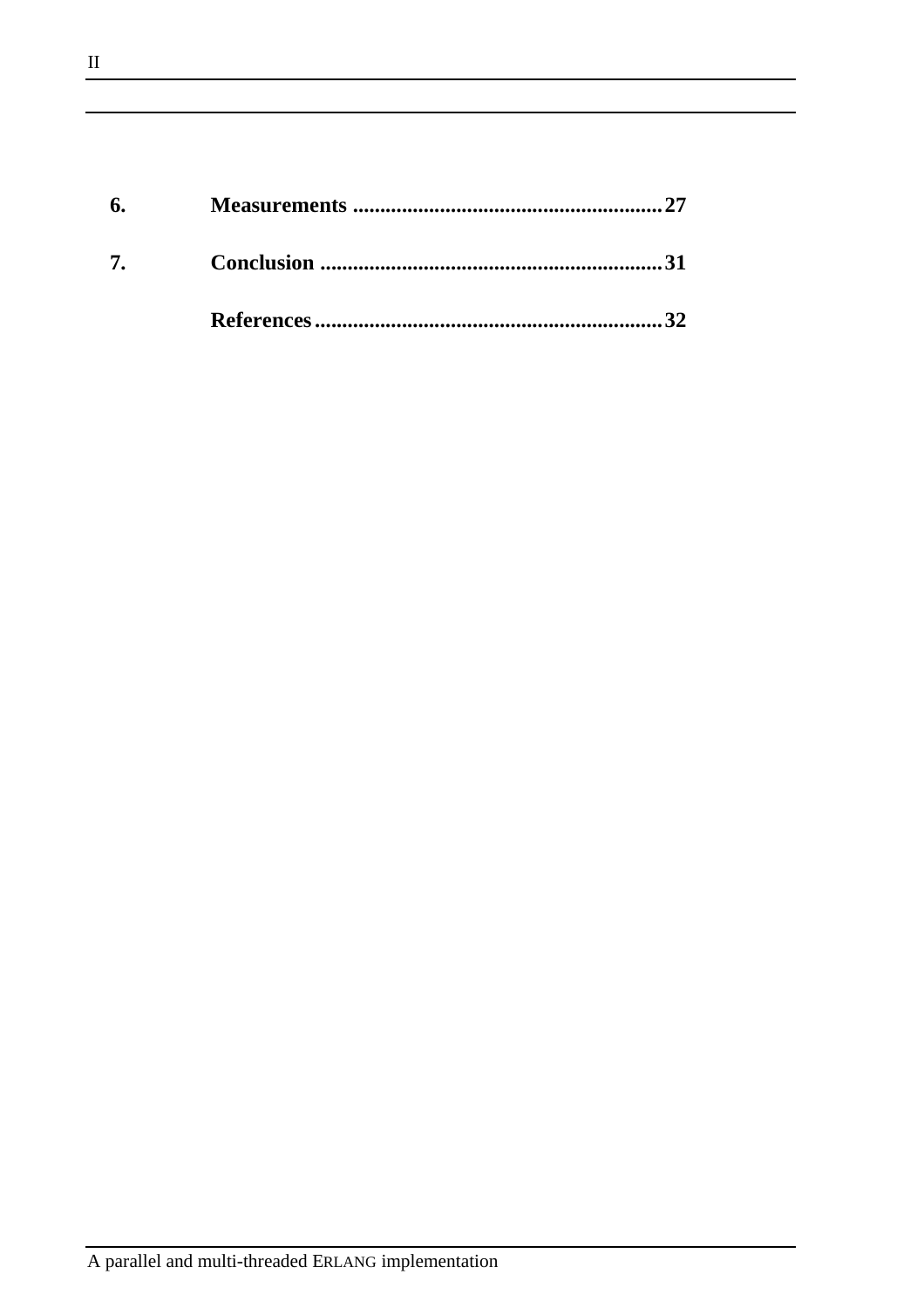#### *Abstract*

*This masters thesis describes the design and implementation of, and the experiences with a multi-threaded and parallel runtime system for ERLANG.*

*ERLANG is a declarative language with real-time properties, processes, fault-tolerance, distribution and dynamic code handling. It is very suitable for large complex control systems with fault-tolerance demands. The goals of this implementation are to obtain scalability with multiprocessor hardware, improve real-time properties, keep a portable and unified code base with the non-threaded system. Covered areas include major changes in the system from the previous, design decisions for system throughput, parallelism, real-time properties, general improvements and benchmarks.*

*ERLANG was developed at the ERICSSON Computer Science Laboratory and is now gaining wide acceptance within ERICSSON. It is in widespread use since several years and is now a mature technology. ERLANG is the primary development language for several commercial core products and is used in a number of current product development projects at Ericsson. It has also gained interest within the academic world and is now marketed externally.* 

*The thesis starts with a motivation of what a multi-threaded runtime system can do for ERLANG and typical applications. Then a description of the implementation follows and various aspects of the systems are benchmarked and discussed.*

Keywords: multi-threading, parallelism, symbolic programming, concurrency, realtime systems, runtime systems.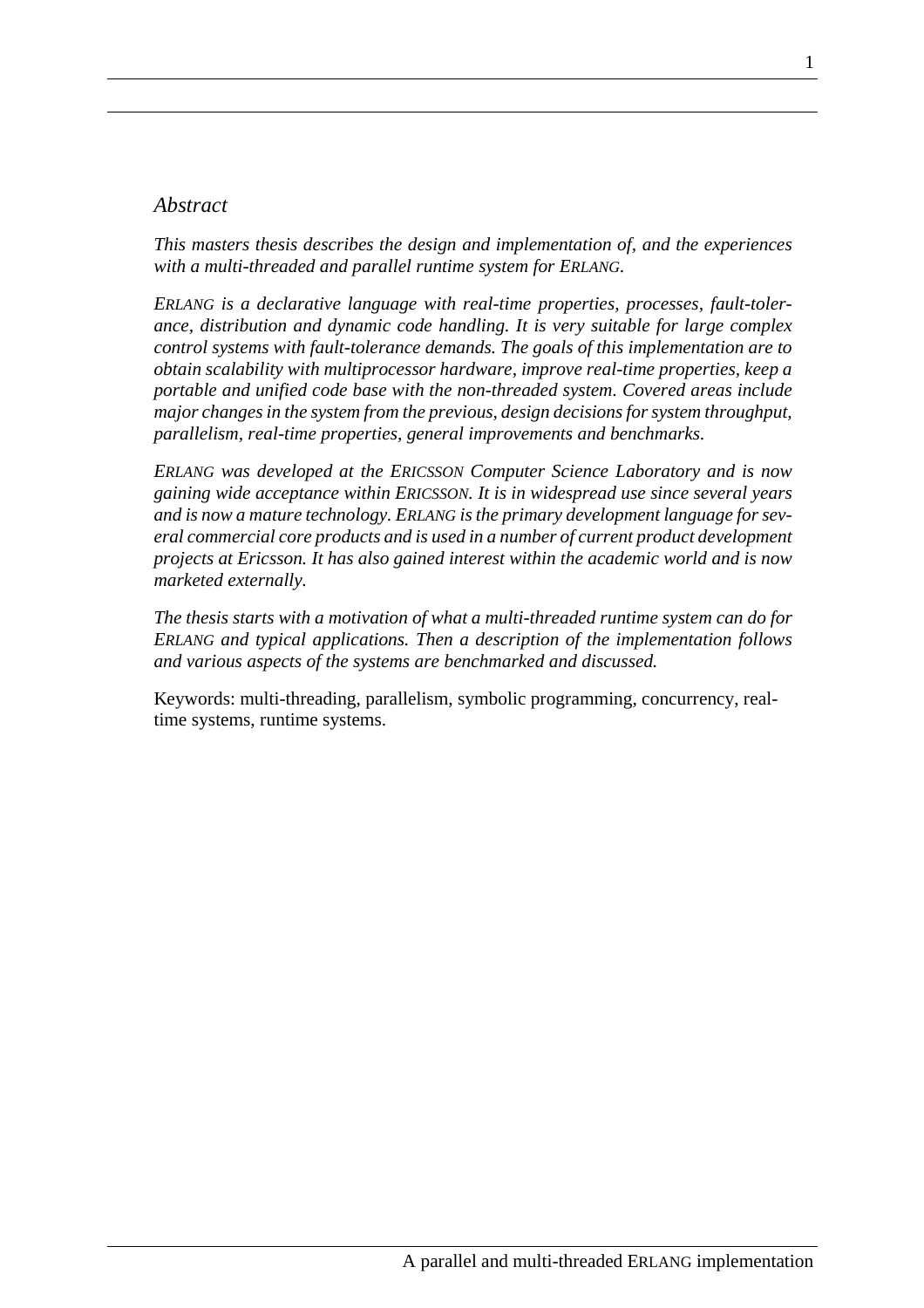<u> 1989 - Johann Stein, marwolaethau a bh</u>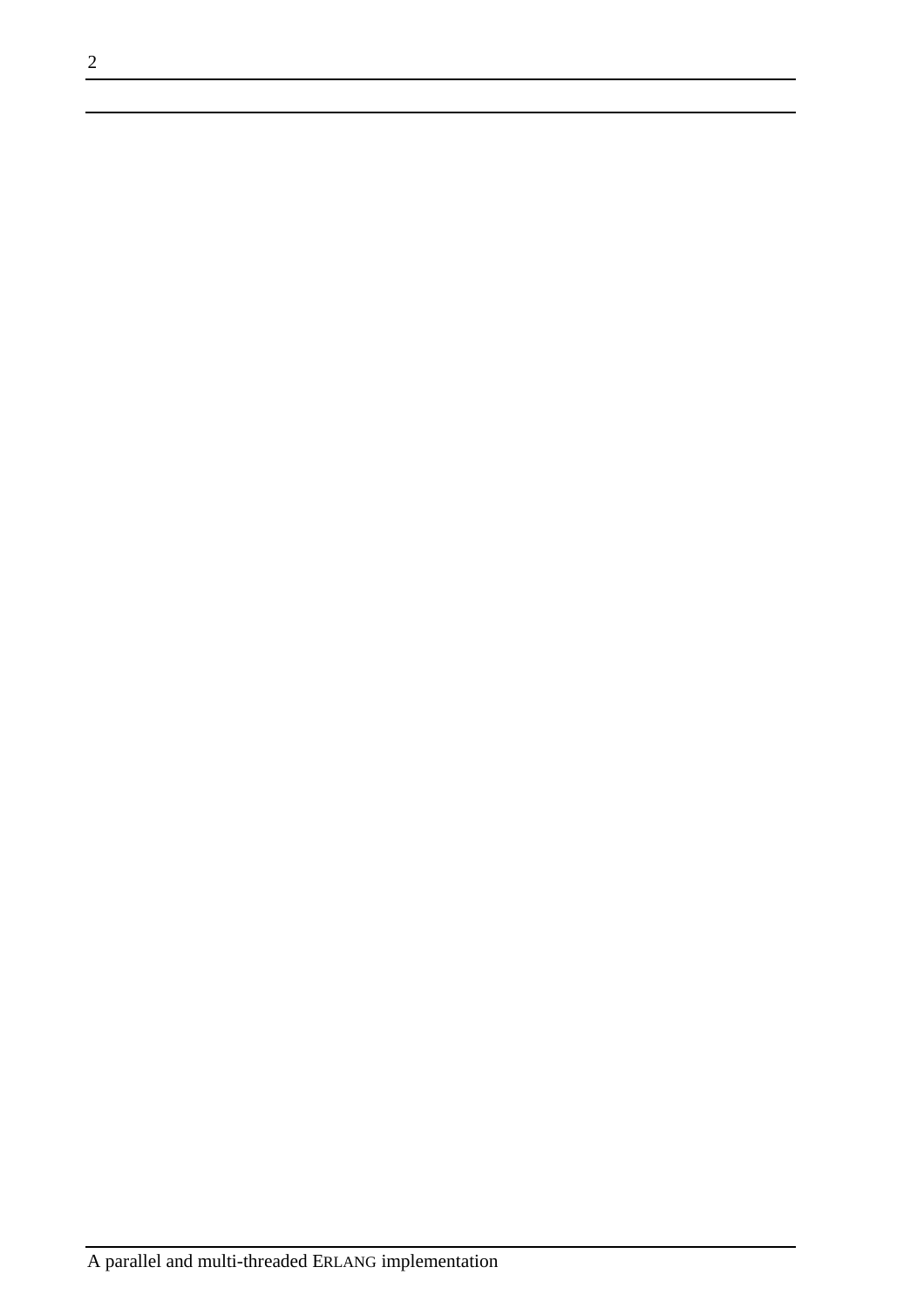# **1 Introduction**

ERLANG [1] evolved during several years of research in the eighties and nineties in search for a better way of building complex control systems with requirements on distribution, robustness, availability and soft real-time, as is common in the telecom and datacommunications industry. It is now an ERICSSON product<sup>1</sup> and is used in a number of industrial product development projects [3]. An Erlang system is typically accompanied by a number of software tools, system architecture support libraries and databases [2] .

ERLANG has lightweight processes, asynchronous message passing and no explicit shared memory. This allows parallel and concurrent applications to be created without many of the hazards connected with shared memory programming and its synchronization primitives. But the current ERLANG runtime system can not let ERLANG processes execute in parallel on parallel hardware - a highly desired property if one is to create scalable, load tolerant and high performance systems. One way to overcome this is to run several ERLANG nodes as separate system processes on a parallel computer and use the ERLANG distribution facility. This however introduces problems like high communication overhead between ERLANG processes on different nodes and load balancing difficulties - the application must decide on which node to start new ERLANG processes and it is difficult to migrate running processes between nodes.

By executing ERLANG processes with the help of an operating system thread library, advantages like parallelism and improved real-time properties can be achieved. Load balancing between processors is managed by the operating system among several other things. This however needs a thoroughly modified and redesigned runtime system; it also introduces potential problems of more heavyweight ERLANG processes and a system which behaviour varies more depending on the operating system.

## **1.1 Noteworthy topics**

ERLANG applications usually has many ERLANG processes. Since only asynchronous message passing exists and the application domain is often naturally parallel - many processes execute code, receive and pass messages and go on executing code. By this behaviour one can assume that several existing applications would benefit from a parallel platform. By making parallelism an issue during application development one could expect even better results from parallelism on a broad range of ERLANG application domains with little extra effort. But it is important to keep in mind that this is highly dependent of the implementation itself and the application domain. One way to determine the potential parallelism in existing applications without real-life testing is to poll the internal ERLANG run queue on regular intervals. If the average length is above zero there is processes that can execute in parallel and it indicates the level of processors that can be efficiently used. This truncated number minus one gives the amount of processors that can be utilized in parallel. From the peak queue length the maximum potential parallelism in the application can be calculated.

The lack of explicit shared memory handling in ERLANG makes it difficult to create some really efficient parallel programs on shared memory parallel computers with a parallel implementation. This limitation is known from other areas, ERLANG is not optimal for all applications.

<sup>1.</sup> Contact ERLANG Systems of Ericsson Software Technology for product information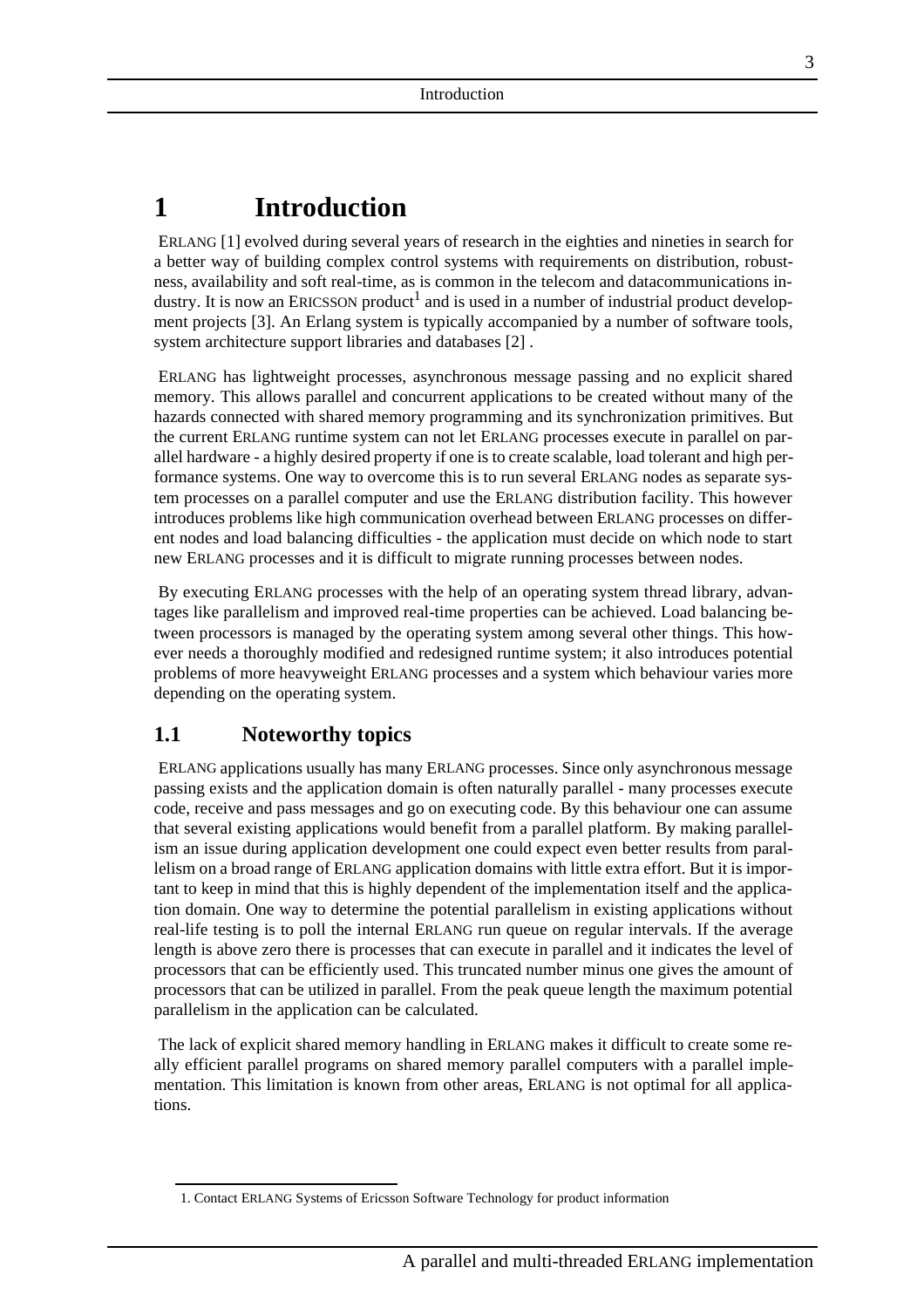The current ERLANG implementation provides very fast context-switch times. A thread-based implementation would probably not provide better switch times and would make the system more dependent on the hosts scheduling algorithm. A good thing would be that any features on the host system would ERLANG take advantage of, like for example a defined scheduling algorithm with hard real-time properties.

The garbage collector used in ERLANG  $<sup>1</sup>$  cannot be interrupted when started, the whole heap</sup> must be collected. This is usually not a big problem; since each process has a separate heap that is garbage collecteded individually which results in small collections with little program execution interruption. But a collection of a big heap takes time, this can have severe impact on the real-time characteristics of some applications. If ERLANG processes ran on system threads context switches can occur at any time  $2$ .

Another desirable property would be the possibility to create a well-defined interface for executing foreign code as threads within the runtime system, and be able to treat them as ERLANG processes.

Foreign code that is linked with the ERLANG runtime, or calls to blocking system libraries, can easily break the whole runtime system. This can not be totally avoided in a threaded runtime system since they share the same adress space, but a range of faults can be eliminated since the internal scheduling mechanism often is truly preemptive. With a defined internal process API it would also become feasible to create "ERLANG" processes in any language, processes that looked and behaved like normal ERLANG processes.

### **1.2 Acknowledgements**

*Tony Rogvall* of the Ericsson Computer Science laboratory was the supervisor of this work; he is the main responsible for the creation of this prototype. I am grateful for all his help and guidance. Many thanks to *Tony* and also to all the CS lab members. Also thanks to *Johan Bevemyr*, my examiner, for his support during this period.

<sup>1.</sup> Except in the VEE implementation that has an incremental GC. VEE is not generally available

<sup>2.</sup> If the thread library allows context switch during compute bound execution, otherwise some thread *yield()* calls can be done at regular intervals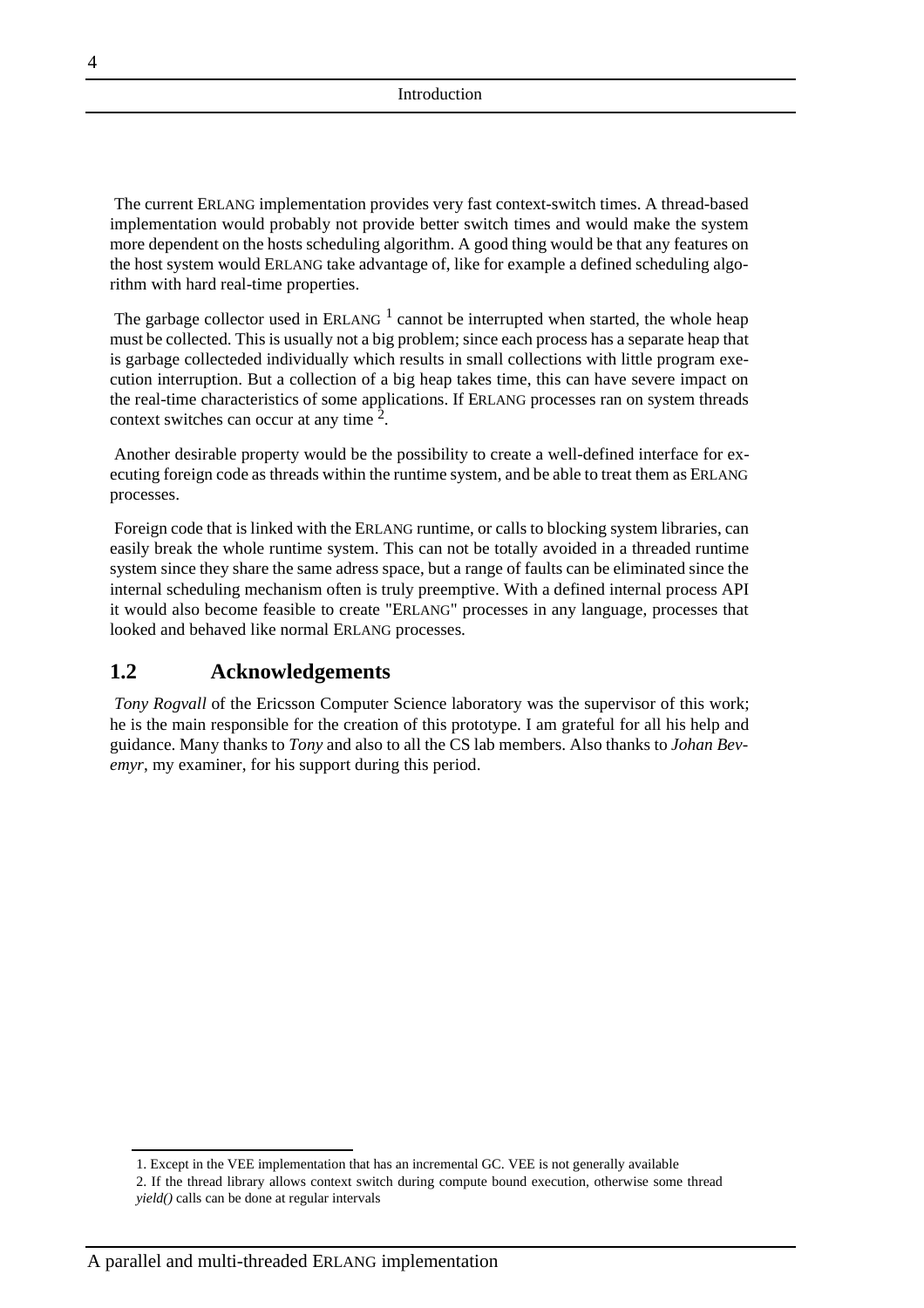## **2 The ERLANG System**

## **2.1 ERLANG**

The Computer Science Laboratory at Ericsson developed ERLANG. The ERLANG Systems division of Ericsson Software Technology AB markets ERLANG and consults in projects both within and outside the Ericsson sphere. Implementations of ERLANG can be obtained free of charge subject to a non-commercial license.

ERLANG evolved after several years of experiments with different existing languages in search for one suitable for large industrial tele- and datacommunication applications. No "perfect" language for this existed and experiments with a new language begun. These experiments resulted in ERLANG and a whole middleware system,  $\text{OTP}^1$ , based on it.

ERLANG is basically a untyped functional language like ML and LISP with a Prolog inspired syntax combined with features found in real-time languages like process constructs, message passing and advanced error handling. Powerful support for distributed programming is also included in the language.

A brief introduction of ERLANG follows here. Further reading can be found in the ERLANG book [1].

## **2.2 Major ERLANG features**

- **Language** Declarative syntax with dynamic typing, functional semantic largely free from side effects. Declarative languages are often regarded as very expressive, resulting in readable and compact code. Properties often associated with few bugs and productive programmers. Several features common in other declarative languages were omitted to make it more suitable for real-time behaviour and control of hardware and to keep the language and implementations simple. Omitted mechanisms include: *backtracking, currying, lazy evaluation* and *deep guards*.
- **Concurrency** Lightweight processes with asynchronous message passing are integrated into the language. There are mechanisms for allowing processes to timeout while waiting for messages and to read a real-time clock.
- **Real-Time** Soft real-time demands in the millisecond range can be handled.
- **Robustness** Several constructs to catch and handle run-time errors and monitor other processes, even through a network.
- **Code Management** Dynamic code management primitives are integrated to allow code replacement in running systems.
- **Memory management** Real-time garbage collection automatically manages memory reclamation. No explicit allocation and deallocation is needed, no explicit pointers exists.
- **Distribution** Primitives to create and manage ERLANG nodes in a network. Transparent message-passing and process control between nodes.

<sup>1.</sup> Open Telecom Platform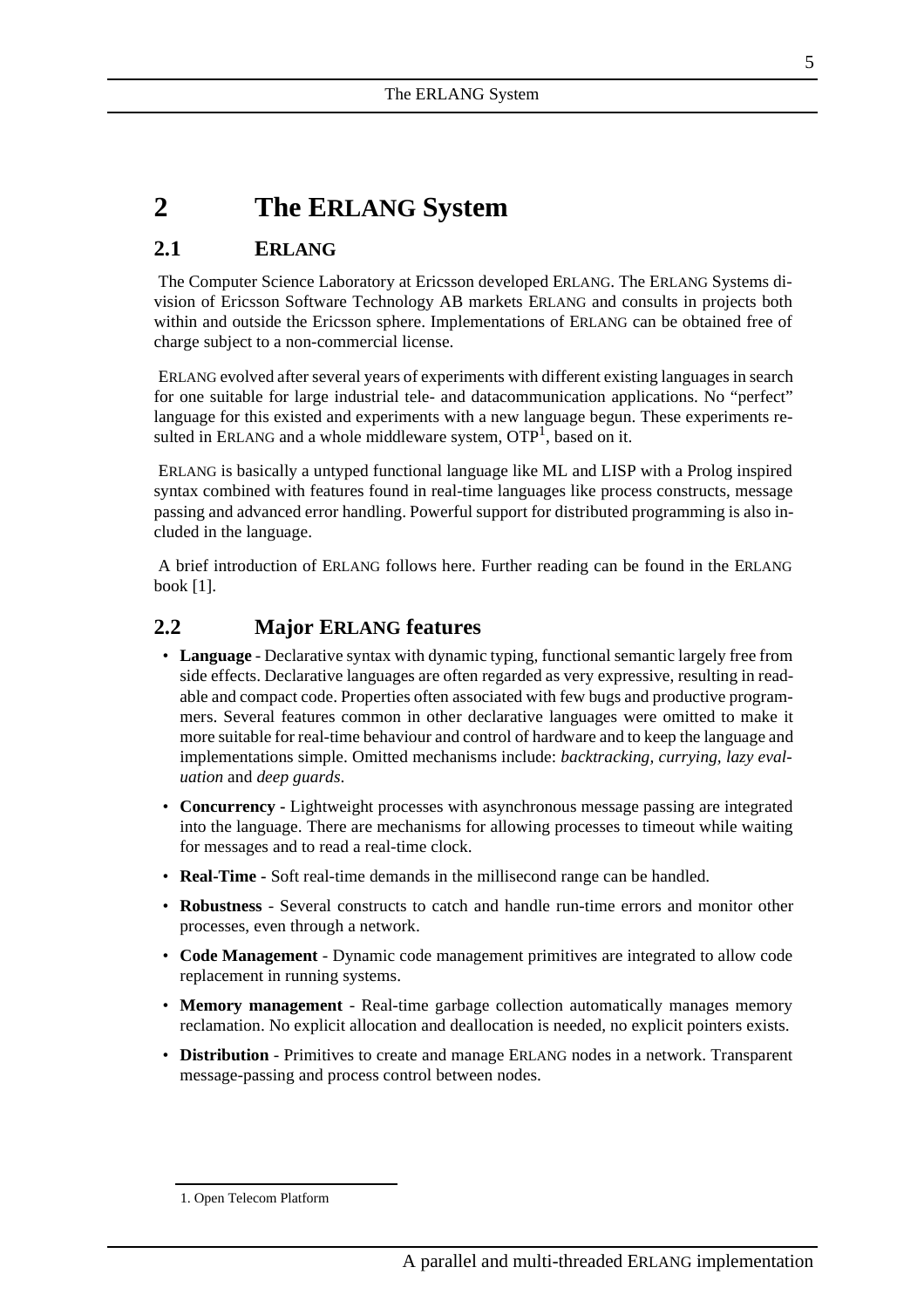## **2.3 Modules, Functions and Clauses**

ERLANG source code is composed by a number of modules, which consists of functions built by clauses. Functions must be exported to be seen outside the module and are by default local to it. The following example defines a known program:

```
-module(example).
-export([ackerman/1, ack/2]).
ack(x) when X \ge 0 \rightarrow ack(X, X).
ack(0, Y) -> Y+1;
```

```
ack(X, 0) -> ack(X-1, 1); 
ack(X, Y) -> ack(X-1, ack(X, Y-1)).
```
The annotation **-module(Name)** denotes the module name that must be the same as the filename without the **".erl"** extension and **-export(ListOfFuns)** is the functions this module exports, functions not exported can not be called from outside the module.

## **2.4 Data Objects**

ERLANG is a dynamically typed language. Variables begins with a upper-case letter. There are **constants, atoms, integers, floats, pids, refs, binaries and functional objects**. And *compound terms*: **tuples** for a fixed number of objects and **lists** for a variable number of objects.

## **2.5 Variables and Pattern Matching**

A main concept in ERLANG is pattern matching which is used in a number of contexts like function head matching, if, case and receive statements, in variable assignment etc.

When a function is called one of its clauses is chosen like in Prolog. In the example a call **ack(4,0)** would match clause two of **ack/2** since the first argument would not match clause one and two. Since there is no backtracking the fourth clause would never be called even tough it also matches with the call. Pattern matching is also used to assign variables. Variables can only be assigned once in the same scope.

Example:

| $\cdot$ Foo = bart       | - Succeeds, Foo is bound to bart.                    |
|--------------------------|------------------------------------------------------|
| • ${A, B} = {4711, bar}$ | - Succeeds, A is bound to 4711, B is bound to bar.   |
| • {C, C} = {42, 42}      | - Succeeds, C is bound to 42, then matched with 42.  |
| • {C, C} = {13, 42}      | - Fails, C can not be bound to two different values. |

Note that unlike prolog there are no logical variables. Unbound variables can only exist on the left side of the assignment.

## **2.6 Concurrency**

#### **2.6.1**

Concurrency is a central part of ERLANG. It is provided through ERLANG processes which are light weight and cheap to create and terminate. Processes communicate through asynchronous message passing. There is no guarantee of delivery, but messages are guaranteed to arrive in the same order as they were sent. Any synchronization is implemented in the application.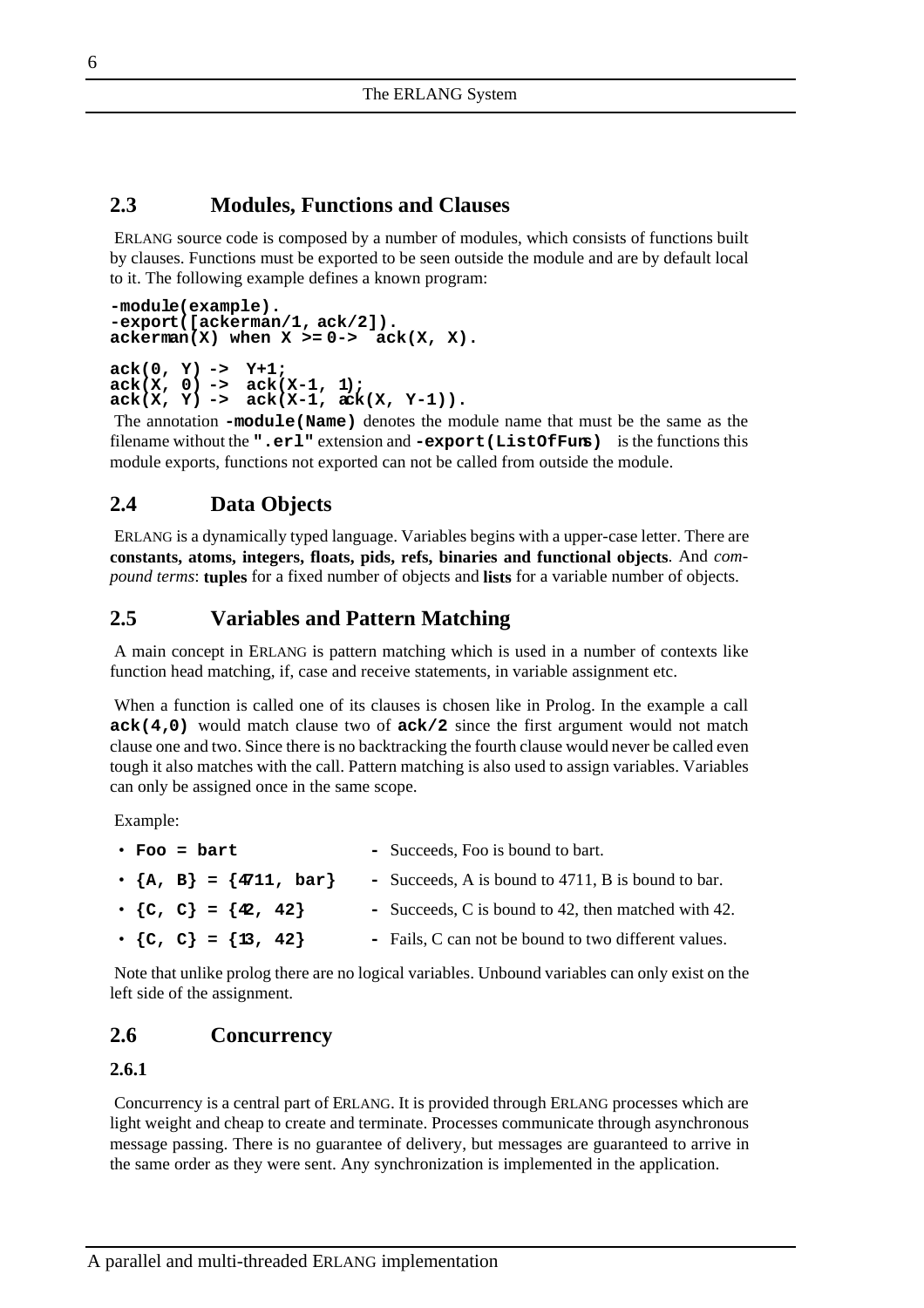A process has a mailbox where messages are stored. When a process enters a receive statement it will look in turn at each message and to match each pattern with the message. A matched message is removed and the corresponding sequence is evaluated. An optional **after** construct introduces time. If no received message is matched after a specified amount of milliseconds its sequence is evaluated.

A small example:

```
-module(watch_counter).
-export([loop/1]).
loop(Val) ->
   receive
       increment ->
          loop(Val + 1);
       {From, value} -> 
           From ! { self(), Val},
           loop(Val);
       stop -> 
          true;
       Other -> 
          loop(Val)
   after watchdog_timeout_interval() ->
           error_logger ! {watchdog_timeout,self(), Val},
          loop(Val)
```
**end.**

Last call optimisation is always performed on iterative like code to ensure that the stack does not grow. The "**!**" sign is the send operator. A typical piece of code that does initialization and uses the counter could look as follows:

```
...
Pid = spawn(counter, loop, [0]).
Pid ! increment.
Pid ! increment.
Pid ! {self(), Value}, receive {pid , Value} -> Value end.
...
```
A process can have an associated atom name to allow other processes to communicate with it without having its process identifier.

Distributed processing is transparent. When a process is spawned an extra argument can be added to indicate on which node is should be created. The process identifier can be used in the same way as local ones.

### **2.6.2**

A noteworthy property of ERLANG is that processes are protected from each other even if they are implemented within the same address space in the virtual machine<sup>1</sup>. Terms are always complete since there is only asynchronous message passing, there cannot be ''half'' or uninstantited terms.

## **2.7 Error handling**

Function call error handling in ERLANG is implemented using a dynamic catch/throw mechanism.

<sup>1.</sup> Assuming of course that the virtual machine is correct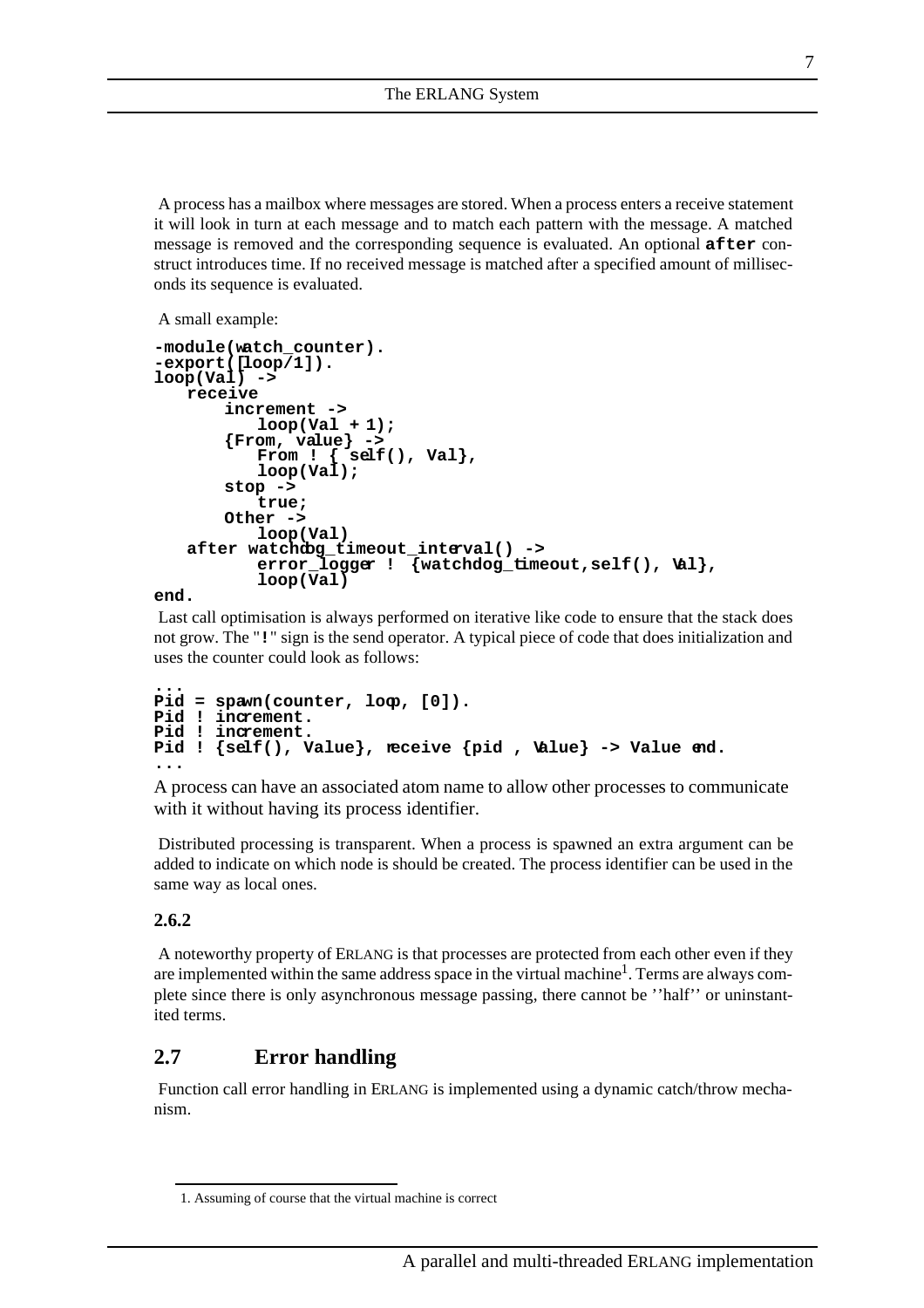If any call evaluates to some error without a catch the ERLANG process executing the code terminates. Processes can monitor each other's behaviour. This can be described in terms of two concepts, process *links* and **'EXIT'** signals. A process can establish links to other processes. If a process terminates for any abnormal reason a special exit signal is sent to all processes and ports that are linked to the process. On receipt of this signal the default action is to terminate the process and propagate further exits signals to all processes linked to this process. By setting a process local flag **trap-exit** to true the exit signals are received as normal ERLANG messages in the message queue, with the format **{'EXIT' ExitPid, Reason}** . The program can then take any desired action when receiving exit messages. If **Reason** is the atom **kill** the process is unconditionally terminated. The functions **link(Pid)** and **unlink(Pid)** are used to establish and remove bi-directional links between processes.

Processes on different nodes in a network can be linked; an ERLANG node can also be monitored explicitly.

## **2.8 Dynamic code handling**

ERLANG supports code replacement during execution of ERLANG code. Modules can exist in at most two versions, *new* and *old*. If a newer version of a module is loaded all new function calls that have *explicit module* references refer to *new* code. Other calls continue to use the *old* code.

## **2.9 Scheduling**

Scheduling of ERLANG processes is an implementation-dependant issue but some criteria must be fulfilled by all implementations. Process scheduling must satisfy the property of fairness; that is, any process than can be run will eventually be run. No processes is allowed to block other processes for a long period. Note that this differs from what many thread libraries or preemptive priority based operating systems provides, in which a thread executing computebound code runs until completion before another can start execution if there is only one processor in the system.

## **2.10 Ports**

Since ERLANG is process oriented *ports* are used to represent the external non-ERLANG environment. Creation, termination and communication with ports are similar to processes. Ports represent file descriptors, system processes, hardware device drivers, linked in C code etc. Ports are created with a call to **open port(Args)**, which returns a port identifier similar to a process identifier. There is always a process owning the port, usually the creator. But several processes can link, communicate and receive exit signals from and with it.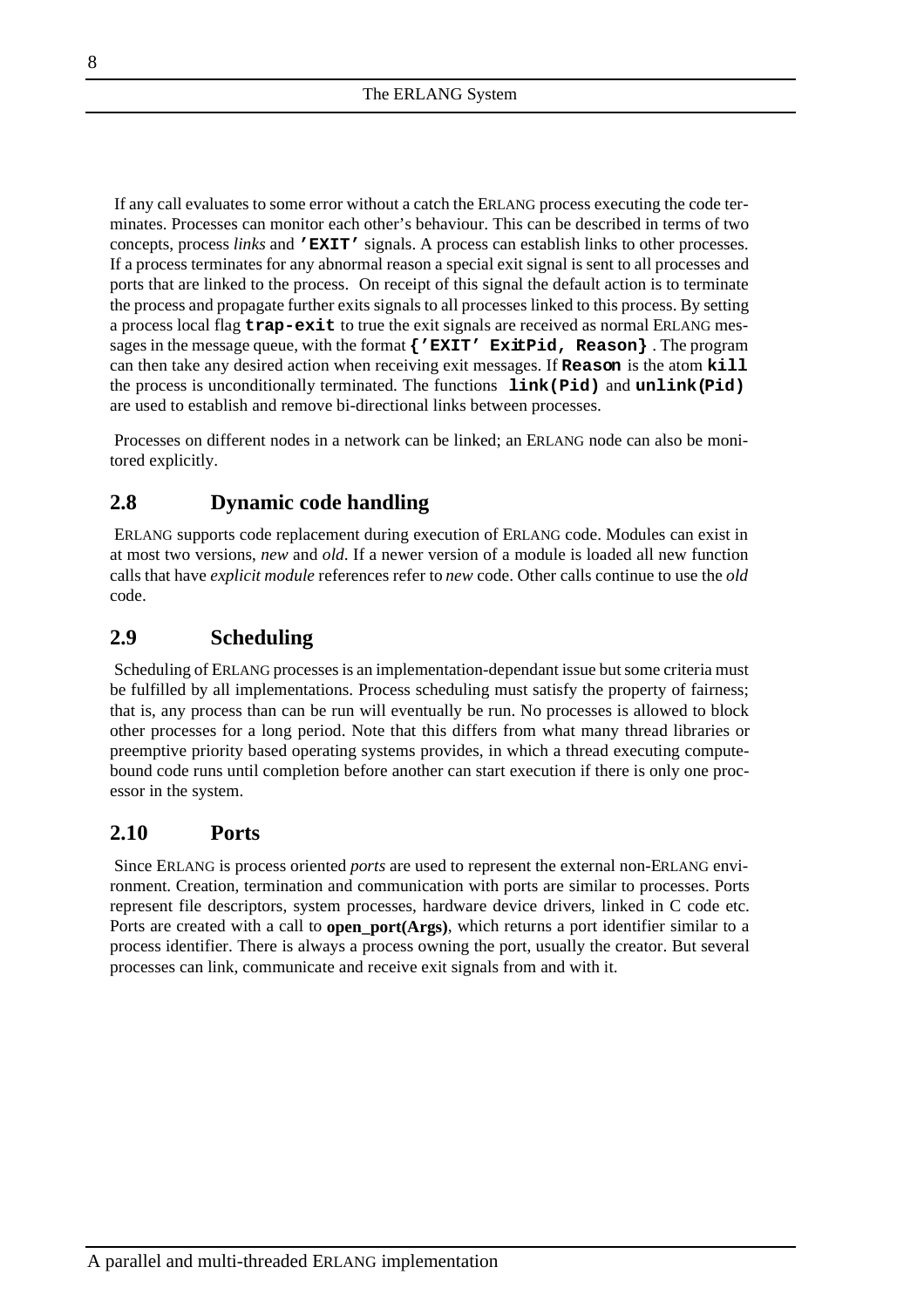9

## **3 ERLANG Runtime Systems**

The first ERLANG prototype implementation was created in Prolog. Today's ERLANG consists of a compact and highly optimised runtime system written in  $C$  [4] and a large number of libraries written in ERLANG. The externally available implementations are JAM<sup>1</sup> and BEAM<sup>2</sup> [6]; they share a common runtime system but differ in how they execute code. JAM is a bytecode interpreter. BEAM can compile ERLANG code to C, that is compiled to native code and to threaded code. Process heaps are separate and are independently garbage collected with a modified two-generation semi-space stop and copy algorithm. Both stack and heap can grow and shrink as needed. The cost of message passing grows with message size, garbage collection is usually fast and interrupts the system minimally. This design gives a simple and efficient implementation.

There are also experimental implementations of ERLANG; one is  $VEE<sup>3</sup>$  [5] that mainly differs in its heap and message passing handling. It uses a unified heap for all processes and has an incremental generation garbage collector. Even tough the cost of message passing is constant, the overall system performance is not good enough yet..

Except the implementation presented in this report, all ERLANG implementations so far has had internal scheduling without pre-emption. Either the compiler is known to generate code which at regular intervals decreases a counter or the emulator loop does this. When this counter reaches zero the system inserts the currently executing process in a round-robin run-queue and fetches the next process ready to execute. This gives very effective time slicing and minimal overhead for context switching. The cost for updating the counter is minimal since its granularity is fairly coarse. Since no unexpected pre-emption can occur the implementation can be somewhat optimised.

<sup>1.</sup> Joes Abstract Machine

<sup>2.</sup> Bogdans ERLANG Abstract Machine

<sup>3.</sup> Virdings ERLANG Engine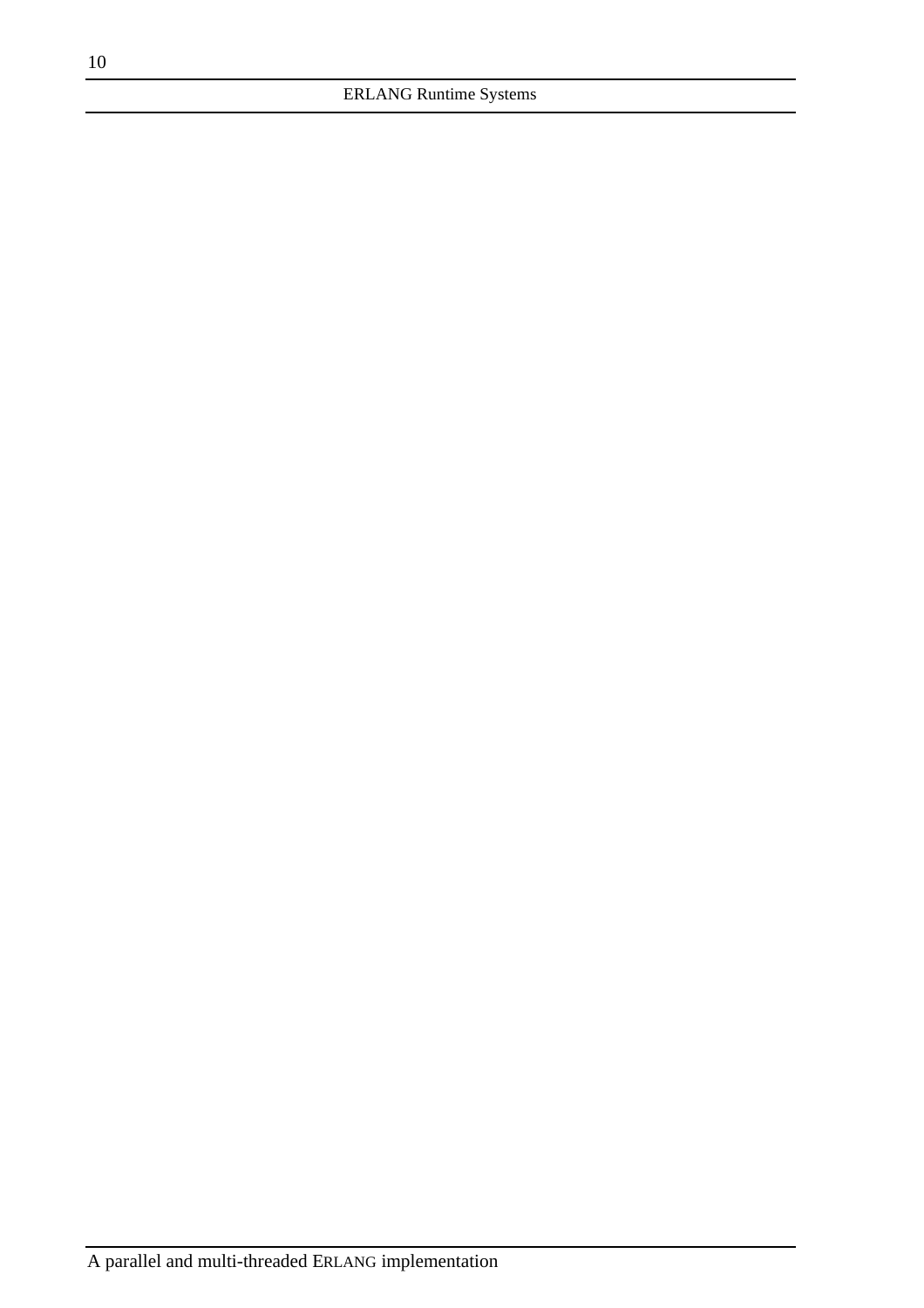# **4 Parallel Computers and Programming**

## **4.1 Parallel computers**

Multiprocessor machines of today are expanding from specialized high-end markets to more commodity hardware. Nearly all of them provide one logical view of memory although they can be highly distributed internally. Tightly connected systems with a shared memory or distributed systems with distributed memory, or in other words, shared all or shared nothing systems. Hardware and operating system transparently provides one logical view of memory for application programmers. Not discussed in this report are parallel computers with only explicit message passing between CPUs, i.e. specialized distributed high-speed computer networks [7].

The global memory machines often use a mix of several implementation technologies. Processors has several levels of cache, they can be interconnected through a traditional shared memory-bus, a network-based bus<sup>1</sup> [9], a proprietary network with some logical topology or a crossbar switch [10] etc. In some implementations there is no central memory<sup>2</sup> [8], other has central memory<sup>3</sup>; in all cases there is some memory coherency protocol keeping the memory consistent.

Today the bus-based variant is common in the low-end market that is dominated by Pentium Pro and Pentium II based systems. The border between low, middle and high-end systems is fuzzy since the previously low-end machines now can sometimes cross into the higher-end machines performance league.

### **4.2 Parallel and concurrent programming**

There are many ways of programming parallel and concurrent systems. Some programming languages lacks any support for concurrency and others have it as an integrated part of the language. Common paths are threads or processes with shared memory and different synchronization primitives, or processes with message passing. Which is best is often a matter of debate and personal preferences, but it also depends on the programming domain and on what computer architecture the application will run on.

Compilers can parallelize sequential code, but their commercial use is limited to mainly mathematical number crunching applications. For a large number of applications it is not a compute problem with an algorithm that is to be solved in parallel. It is often a number of parallel tasks that cooperate more or less intimately between themselves and the outer world like many database and telecom applications.

It is nontrivial to fully exploit the potential of parallel computers. The view of memory as one logical unit is in many ways convenient, but can also lead to many programming errors. Memory bandwidth is usually high but the worst case latency can be *very high*, so memory reference locality is important, so is avoiding of memory contention between processors. The added latency from each level in the memory hierarchy is often in the order of one magnitude. Sometimes it can be effective to program applications with explicit message passing and copying, in other cases data sharing and locking is better. In any case it is vital to understand the implications of these factors to be able to make good use of todays parallel computers [12].

<sup>1.</sup> SCI scalable coherent interface, FireWire or some other network bus

<sup>2.</sup> ccNUMA - cache coherent Non Uniform Memory Architecture

<sup>3.</sup> Non Uniform Memory Architecture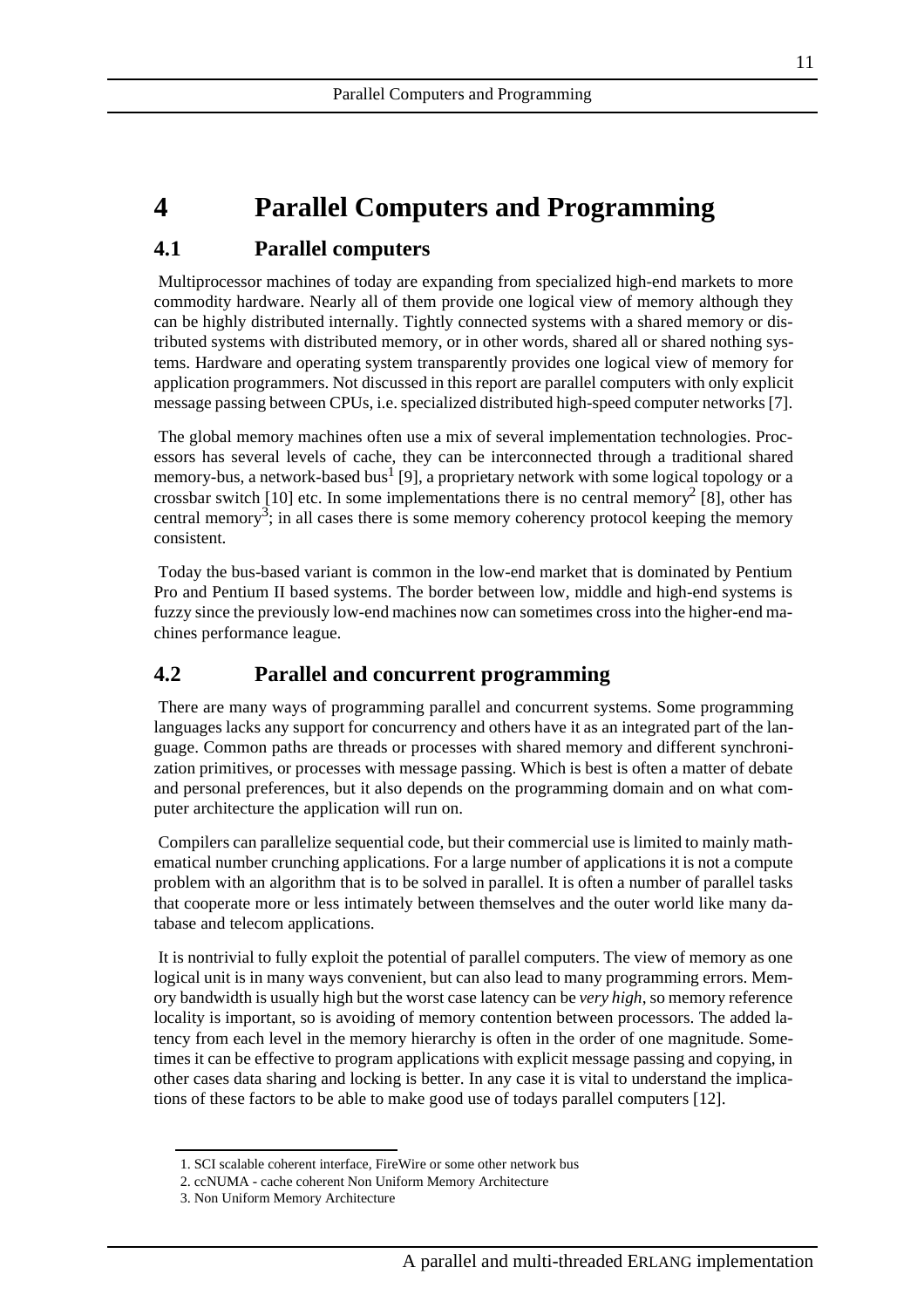## **4.3 Threads**

Using multiple threads of execution to express concurrency and parallelism is not new [17]. ERLANG has an internal scheduling mechanism that gives at least the same light-weightiness as a thread library, but the ERLANG language makes it impossible to destroy or disturb other ERLANG processes. Threads are traditionally programmed in  $C$  or  $C_{++}$  without any protection between different threads.

Today most operating systems that runs on parallel hardware has threads as an effective method for using this hardware since they share memory and are cheap to create, destroy and to context-switch between. Before threads were common, processes were used; they communicated with pipes or shared memory. This gave unnecessary overhead when memory protection and fair scheduling were not needed, or maybe more common, was too costly in terms of performance.

#### **4.3.1 Implementation**

Threads can be implemented in several different ways on an operating system. They can be implemented purely in user level, with simulated concurrency in one process. This method does not make it possible to run parallel threads on different CPUs. Another implementation method is to extend the kernel with an API that provides the process with ways to create schedulable entities in the OS kernel; without a new address space and other costly features. These kernel entities can execute code independently. They have a set of lightweight synchronization primitives, are relatively cheap to context switch between and can run on several CPUs in parallel. To achieve even more light weight threads mixed implementation solutions exists like; two level scheduling [20][13][14] with user level threads multiplexed on a pool of kernel threads, or threads with upcalls from the kernel.

#### **4.3.2 Posix standard**

Recently a Posix threads standard was accepted [15]. It is or will be implemented by most Unix and real-time OS vendors. It had the  $DCE<sup>1</sup>$  and  $UI<sup>2</sup>$  threads as its foundation but is now, when finished, very much extended and refined. The standard gives great freedom on how threads are implemented below the API as long as the specification is followed. It is also quite broad and several parts are optional for a compliant implementation. For instance, there are several scheduling policies defined, including one that can be vendor specific. A vendor must implement at least one or several of these.

#### **4.3.3 Win32**

The Win32 API has its own thread API [16] that is separate from the Posix standard, some synchronization services also differs in its semantics from Posix. This departure from standard integrates the Win32 threads more nicely with the rest of the Win32 API but creates extra effort to make software portable.

### **4.3.4 Portable threads**

The lack of a thread standard has resulted in a number of different thread APIs and semantics; usually between platform but sometimes even within a platform. Several thread middleware libraries exists to ease this problem [18][19]. The Posix standard will probably solve much of

<sup>1.</sup> Distributed Computing Environment

<sup>2.</sup> Unix International - mainly Suns Unix flavor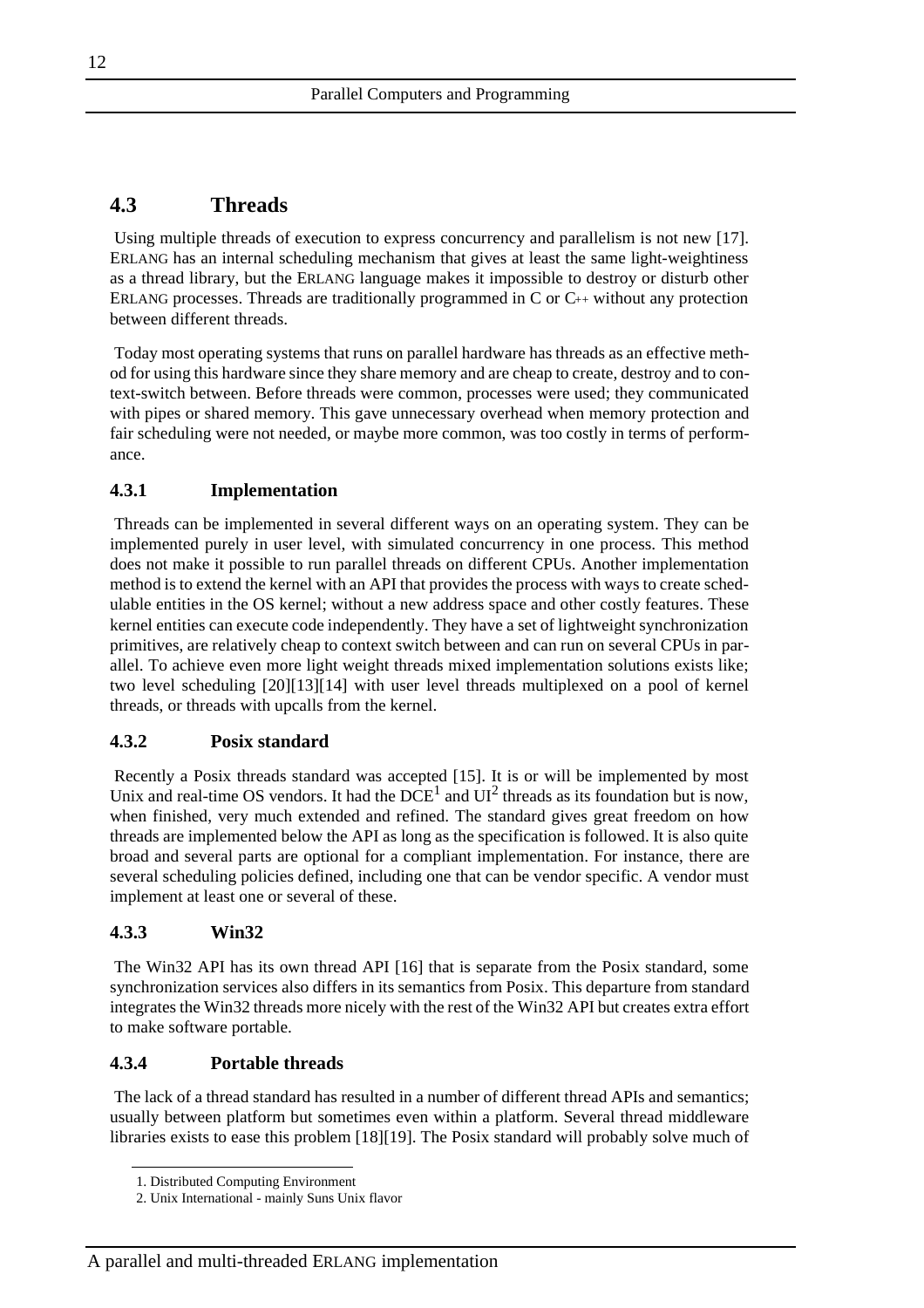this in due time, but Win32 will not comply with the standard, to keep portability at the C and C++ level there is still a need for cross platform middleware; either internally developed, or one of the many free or commercial middlewares.

### **4.4 Memory ordering on multiprocessors**

Before the nineties multiprocessor machines usually had strongly ordered memory [11]; when one processor makes two writes to two different addresses other processors sees these writes in the order they were performed. But with more scalable systems the trend is toward relaxing memory order. So called weakly ordered memory is now common; a write to memory by one processor is not necessarily available immediately to another processor. When one processor makes two writes to two different addresses other processors do not necessarily see these writes in the order the first processor performed them. Even ''obviously'' correct code can break. Classical synchronization must be complemented with primitives to ensure that cache store barriers are are inserted before synchronization points are passed. This is usally included in the syncronization primitives. Low-level optimisations must be very carefully tailored and are platform dependant.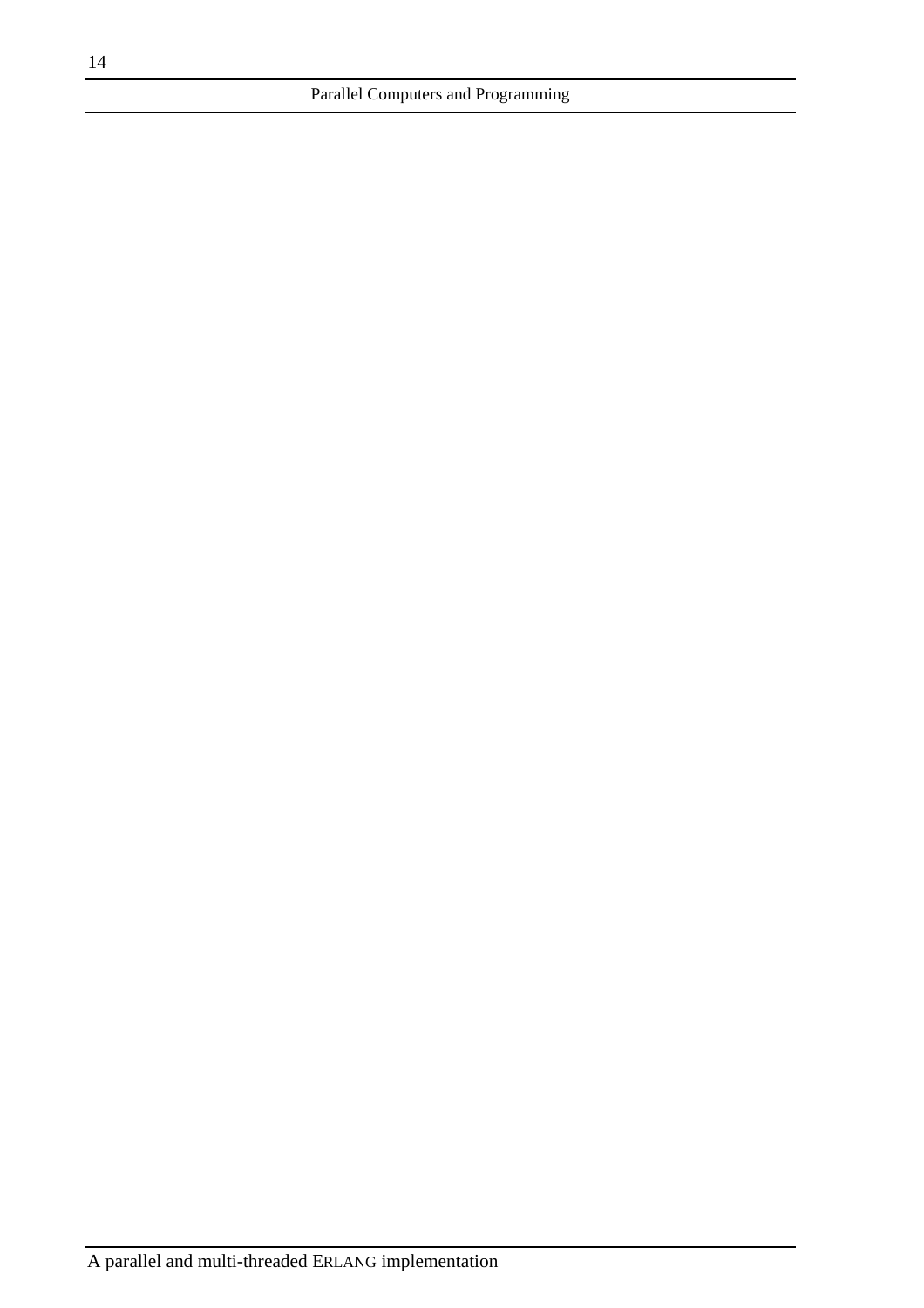# **5 The Multithreaded ERLANG Implementation**

## **5.1 Introduction**

A multithreaded, or maybe more correctly a parallel ERLANG implementation must fulfil several properties:

- **Reentrant and thread safe**  removal of all unnecessary global data and protect the rest with locks. Minor changes was needed in several parts but also extensive rewriting of process interaction, scheduling and I/O system had to be done in some areas.
- **Scalable parallelism**  no inherit bottleneck in the runtime system should exist. Favour throughput over a maximal efficient implementation. In general, performance must not be much worse than the non-multithreaded version of today. Otherwise no one will use it.
- **Real-time** ERLANG is not a hard real-time system and will not become one with this implementation but the design should at least have the same level of "soft" real-time performance and an embryo for further investigations into ''harder'' real time systems.
- **Dynamic** depending on demands we like to be able to execute ERLANG processes, ports, and user defined tasks, as scheduled by workers from a run queue or run in private threads. An ERLANG process should be able to migrate from being scheduled to run in a private thread, and vice versa.

Therefore an abstraction for any schedule activity task in the system in needed, ERLANG processes, ports and tasks. This abstraction needs to work in the multi-threaded runtime systems that mixes threads and scheduled tasks, and in a non-threaded system.

- **Portable** Portability is important. At the start-up time of this thesis work the Posix thread standard was not yet finished so portability between Posix and thread libraries, not departing too much from the proposed standard, was desirable. Portability to Win32 threads was also desirable, if possible without extensive extra work. Existing middlewares was regarded as removing too much control; very good control and low-level optimisation possibilities was needed.
- **Maintainable** the multi-threaded runtime system must work on operating systems without threads. On systems with one CPU the non-threaded system can still be the best choice. Because of that the runtime system must compile to two different targets; either using system threads or using internal scheduling with minimal code differences<sup>1</sup> and still be effective in both cases.

As a design-base to start with the ERLANG JAM implementation was chosen. Its separate process heaps with copying message passing between processes and a simple code execution model made it ideal. The unified heap implementation would had needed a thoroughly rewritten parallel and scalable garbage collector, it would also created much bigger problems with memory contention and trashing with a large number processors. The JAM machine is also the most widely used and best known implementation.

<sup>1.</sup> less code to maintain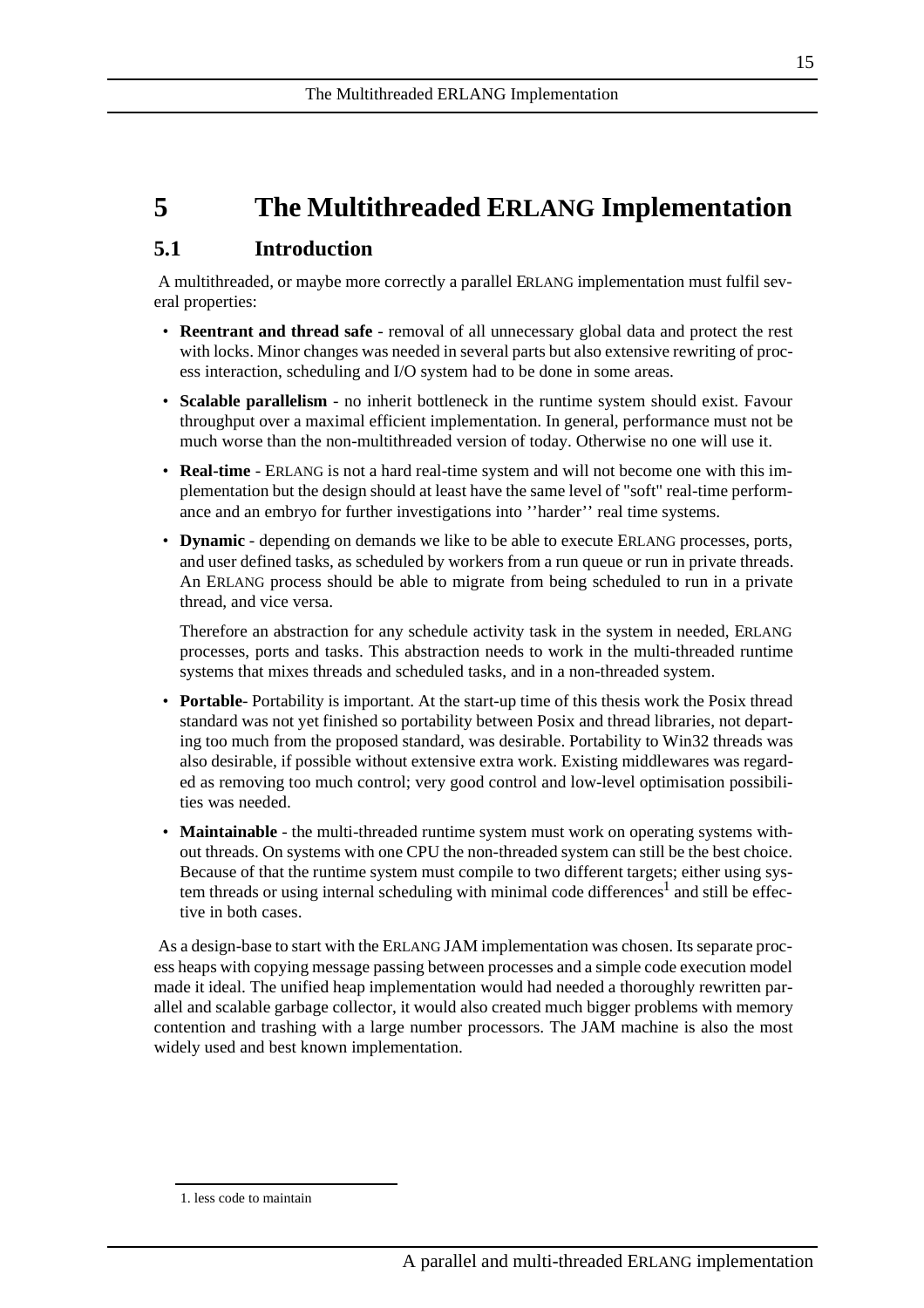## **5.2 Implementation description 1**

#### **5.2.1 Process interaction**

Processes, ports and user-defined tasks interact when they send messages, link/unlink etc. We want the synchronisation phase to be very short. The ERLANG language is highly asynchronous so it makes sense to keep the underlying implementation that way too. Therefore, all interaction is done through *signals* that encapsulates the desired functionality.

- **signals -** all processes have a signal FIFO queue that they check for new signals regularly, if there is signals a *HandleSignals()* routine is called that perform the semantics called for by the signals. A sender only need to check if the receiver exists and then insert the signal into the queue.
- **messages** are embedded in signals, the *HandleSignal()* call moves ERLANG messages to an internal ERLANG message queue. ERLANG messages can be of any size and is part of the ERLANG heap. One exception is binaries that are an untyped area of memory, garbage collected with reference counting.

When a process sends a message it either mallocs or fix-allocs<sup>2</sup> space for it on the C heap, and copies it there. The created signal has a field that points to the message and it is inserted into the receivers signal queue. If the receiver is not running it is either inserted into a run queue or a thread library notification call is performed. The receiver also has a list of temporary heaps that point to the messages, these heaps are deallocated after the garbage collector has been invoked since the living data in the messages has been moved to a new common heap.

In the previous algorithm, the sender performed most of the message passing work. It checked if the receiver had place on the heap and if it didn't, it garbage collected it and placed the message in that heap, then it inserted the receiver in the run-queue if it was in a waiting state. The new algorithm removes some unnecessary garbage collection and also minimises the actual interaction time between processes; the sender takes a lock on the receiver for a short period of time and inserts the signal. 3

> *— At first, another method of passing messages was implemented. It used message handles instead. The signal concept was the same but instead of the message buffer a pointer to a handle pointing into the senders heap was passed to the receiver. The sender updates the handle pointer when it performs garbage collections. When the receiver tries to match the message it fetches it from the sender and places it in its own heap. This approach worked and all different special cases were handled with dying processes etc. But the performance was worse than the original heap- to-heap message passing, and much worse than the new heap to temporary heap message passing. The performance problem probably mainly came from the many small handle allocations and the more*

<sup>1.</sup> Please note that the actual locking architecture is not included in the pseudo code samples.

<sup>2.</sup> Depending on the size, large messages uses are allocated with *malloc(),* smaller with one of several fix allocators with different sizes.

<sup>3.</sup> This message passing algorithm was quite fast adopted from this prototype and implemented into the official release of ERLANG.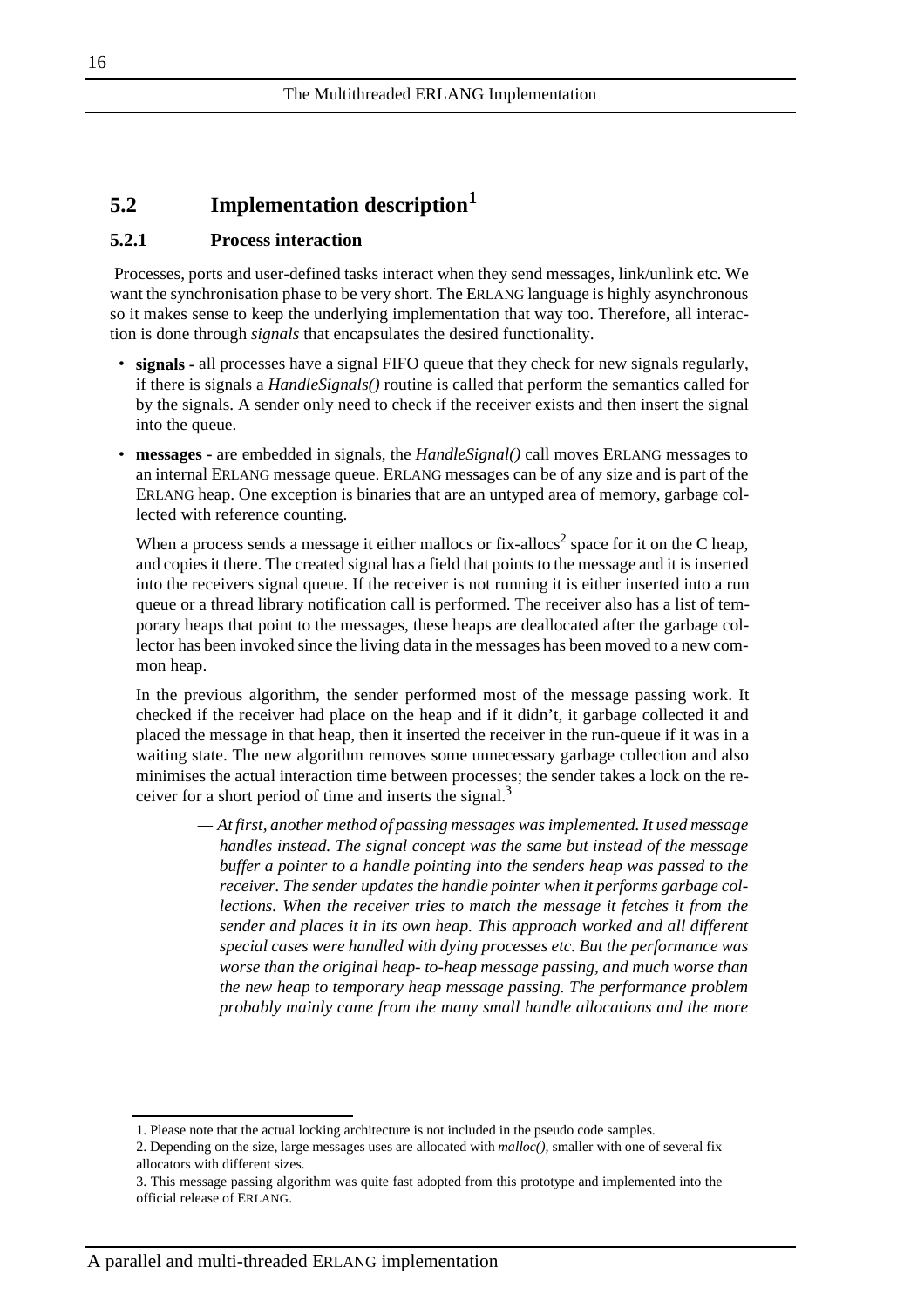*complex GC for updating the handles. An interesting extension of this method could be to make a new pattern-matching algorithm that only copy the data bound to variables at the receiver.*

**Figure 1.** Shows how one process sends a message to another process by allocating global heap-space and copies the message to this space. The message is inserted in the receivers signal-queue. When the receiver handles the signal it sees that it is a message and inserts it in its message-queue, at the same time it also inserted as a member of the temporary heap list. After the receiver has performed garbage-collection the temporary heaps are deallocated since there are no references left to them.

Figure 1.

# **Messages and Signals**

Process A sends a message to Process B



A places a copy of the message in global heap memory and passes a pointer to B. The message becomes a temporary heap of B and disappear after B GCs.

• **schedulin**g - a sender of a signal only needs to create the signal and make a call *deliver* signal(ReceiverPid, Signal). This function performs all the necessary scheduling, either inserts the receiver in some run-queue or notifies it with some thread notification call. In each process, port or user defined task, there are tags identifying the actual scheduling method applied for in each schedulable entity.

#### **5.2.2 Memory management**

The previous runtime system was quite static in its use of the C heap and could use the OS process stack extensively since some parts of the runtime system were recursive. I/O could be handled in a static scratch buffer. A multi-threaded runtime system has to be more careful with the stack usage since each thread has a separate<sup>1</sup> stack that is of fixed size and there can be many threads. So stack usage must be limited and the maximum size known.

• **stack usage -** since several threads with separate fixed-size stacks can execute the stack usage per thread must be low for space reasons and must have a known maximal size because they cannot grow. All recursive runtime code was rewritten to use explicit stack handling. The stacks can now be limited to a couple of hundred machine-words.

<sup>1.</sup> Not to be confused with the ERLANG stacks that are handled separately.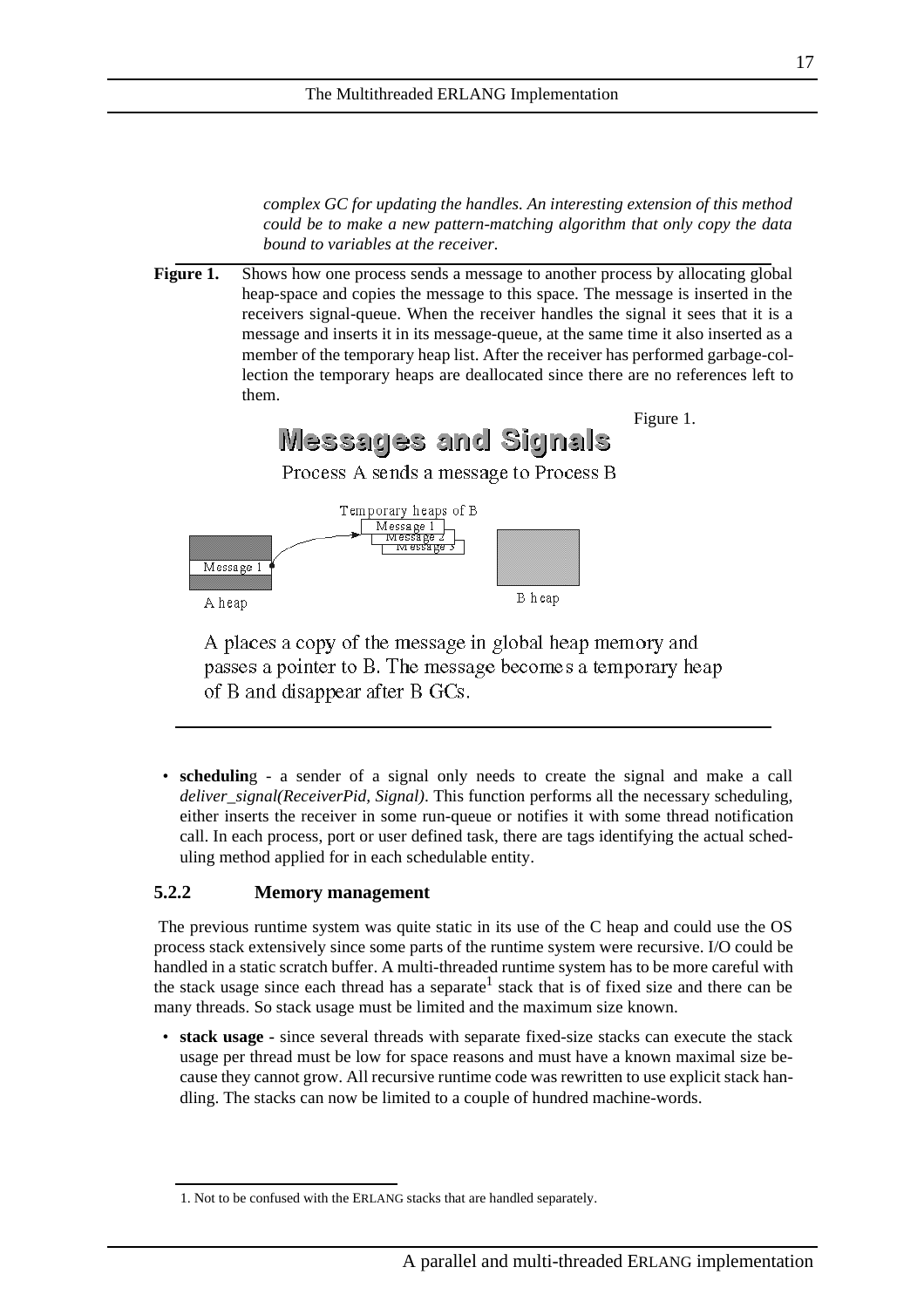• **fix allocator** - since more dynamic memory is used in message passing and stack handling the risk for memory fragmentation increases. Since ERLANG is used to build robust systems that has to function for long periods of time fragmentation is minimised by using a fix-allocator wherever possible. *malloc()* is only used for large messages and some types of I/O.

#### **5.2.3 Tasks**

By introducing the notation of tasks, both ports, process and user defined tasks may be described by a common structure:

```
Task = RECORD
   pq: DLink; (* Run queue *)
   sq: SleepLink; (* Timeout chain *)
                       id: TaskId; (* Task identifier *)
   prio: INTEGER;
   links: LinkPtr; (* Link chain *)
          sig: SignalQueue;
   msg: MessageQueue;
   state: TaskState; (* current state *)
   flags: LONGINT;
   fs: TaskDefinitionPtr;
END
```

```
The behaviour of a task is captured by the TaskDefinition record that defines a call-back in-
terface:
```

```
TaskDefinition = RECORD
   type: String;
   prio: INTEGER;<br>flags: LONGINT;
               flags: LONGINT;
   Allocate: PROCEDURE;
   Free: PROCEDURE;<br>Init: PROCEDURE;
               Init: PROCEDURE;
   Terminate: PROCEDURE;
   Setup: PROCEDURE;
               Idle: PROCEDURE;
   HandleEvent: PROCEDURE;
   HandlerimeOut:HandleInfo: PROCEDURE;
END
```
A new task type is introduced by extending Task as follows:

```
XmplTask = RECORD IS A Task OF
   counter: INTEGER;
END
```
And by specifying the following functions:

```
XmplDef: TaskDefinition := {
   "xmpltask", (* task type name *)
   10, (* priority *)
                        TASK_START_THREAD, (* type flags *)
   XmplAllocate,
   XmplFree,
   XmplInit,
   XmplTerminate,
   XmplSetup,
   XmplIdle, 
   XmplHandleEvent,
   XmplHandleTimeout,
   XmplHandleInfo };
```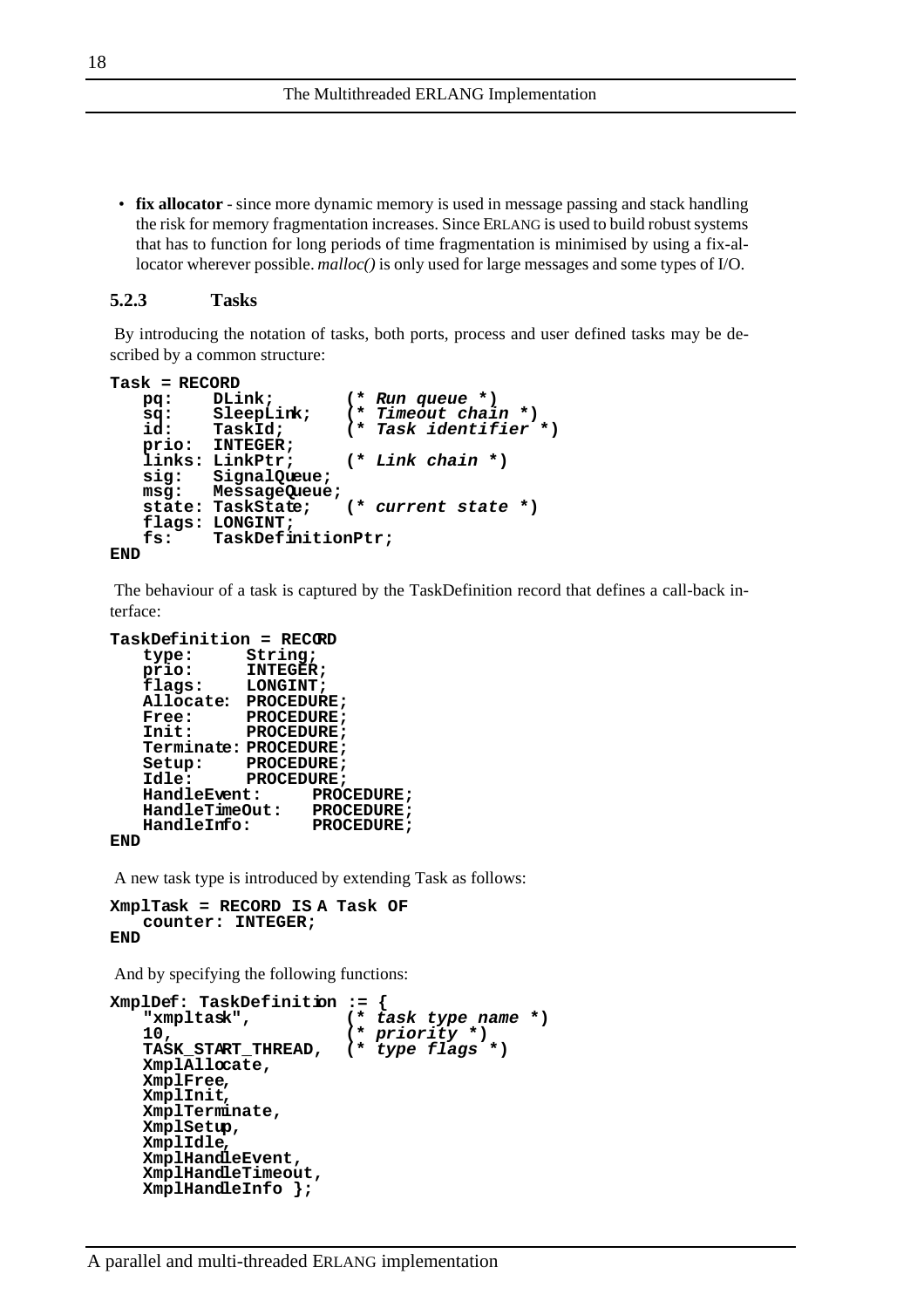The first entry in the task definition is the task type name, "xmpltask" in this example. Then comes task priority in range 0 to 31, where 0 is the highest and 31 the lowest priority. We also allow for the task to have some initial conditions:

- TASK\_PORT\_TYPE The task will be given a port identifier, if this flag is not set the task will be given a process identifier.
- TASK\_START\_THREAD Task will use a private thread at start. If this flag is not set the task will start as a scheduled entity.
- TASK\_CANT\_SCHEDULE The task can not run without thread support
- TASK\_CANT\_LOWER\_PRIO The task can not lower its priority.
- TASK\_CANT\_RAISE\_PRIO The task can not raise its priority.

The call-back interface:

- **Allocate** allocate the memory used by the task structure.
- Free free the memory allocated by allocate.
- **Init -** when the task is assigned an Id then init is called, where task specific data is initialized.
- **Terminate -** called when the task has received an exit signal, then it is up to the terminate function to clean up.
- **Setup -**when the task is visible for other tasks the setup is called, i.e. other tasks may signals and messages to it.
- **Idle -** Since the task system is an event based one, idle is called when the task is scheduled but has no events. This function is where tasks may do batch job or execute sequential code. ERLANG processes do most of their work here.
- **HandleEvent** When a task is waiting for a message and there is one in the message queue HandleEvent is called.
- **HandleTimeout -** ordering of timeouts is done by the function SetTimer. When the time has passed and the task is waiting and has no input messages then HandleTimeout is called. Note that HandleEvent has precedence over HandleTimeout.
- **HandleInfo** Return information about the task. HandleInfo is called in response to the info signal.

From ERLANG a call to the built-in function **spawn\_task(xmpltask, Arg)** will create an instance of the xmpltask. ERLANG processes are created with **spawn** and ports with **open\_port,** but the implementation of spawn and open\_port uses the same mechanism as spawn\_task. In the runtime system there is a function *SpawnTask* declared as:

```
FUNCTION SpawnTask( creator: Task,
                 def: TaskDefinition,
           arg: Ptr,
           linkit:BOOLEAN): Id
```
SpawnTask will create and initialize the task, and then schedule the task in the state returned by the *Init* function.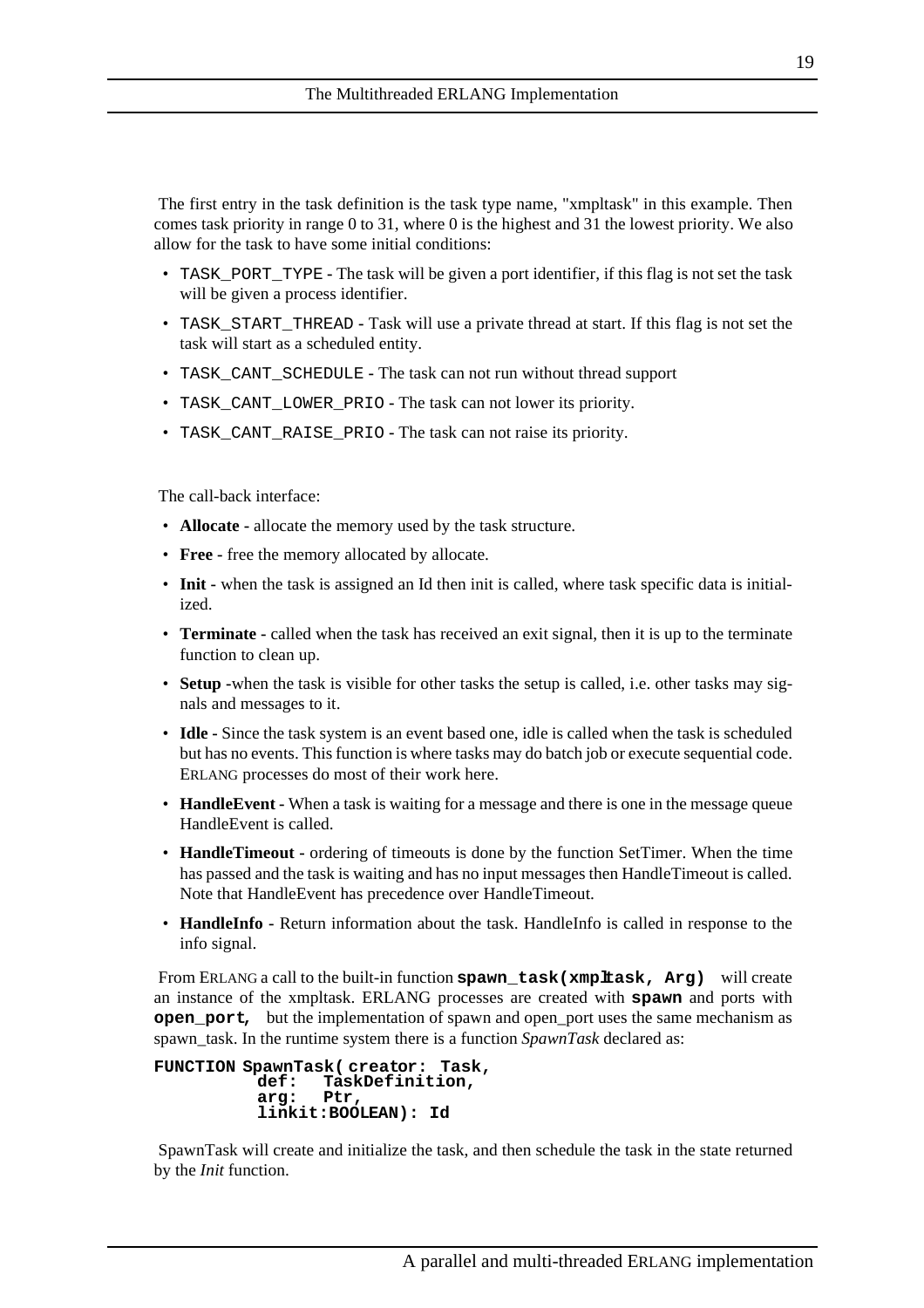#### **5.2.4 Scheduler**

The scheduler is the main loop in the runtime system:

```
PROCEDURE Schedule()
VAR
   task: Task;
BEGIN
   reductions := 0;
   WHILE reductions < INPUT_REDUCTIONS DO
   BEGIN
       task := DequeueTask();
       IF task = NIL THEN
          RETURN
          RunTask(task);
   END
END Schedule;
```
The procedure DequeueTask selects the task with the highest priority and removes it from the schedule queue. The RunTask is called to perform the requires actions on the selected task. The scheduler will keep on doing this until the global counter **reductions** reaches a maximum value or there are no more tasks to run. The caller to Schedule will check for I/O and call schedule whenever there are more jobs to do.

```
PROCEDURE RunTask(task: Task)
VAR
   state : TaskState;
BEGIN
   state := HandleSignals(task);
   IF state = SETUP THEN 
       state := CallSetup(task);
   IF state = WAIT THEN
       IF HasEvent(task) THEN
          state := CallHandleEvent(task);
       ELSE IF HasNoSignals(task) AND
           HasTimeout(task) THEN
          state := CallHandleTimeout(task)
   END
   IF state = IDLE THEN state := CallIdle(task);
   IF state = EXIT THEN CallTerminate(task)
   IF state = IDLE OR HasPendingSignals(task)THEN
       EnQueueTask(task);
       task.state = state;
   END RunTask;
```
The function HandleSignals handles general signals like **LINK, EXIT, SUSEND, RESUME,INFO** etc. The state of the task is changed according to the signal. One important signal is the message that is sent as a signal and then moved to the message queue. When a sender delivers an exit signal it does not know and care if the receiver is trapping exits or not, this is handled by the receiver.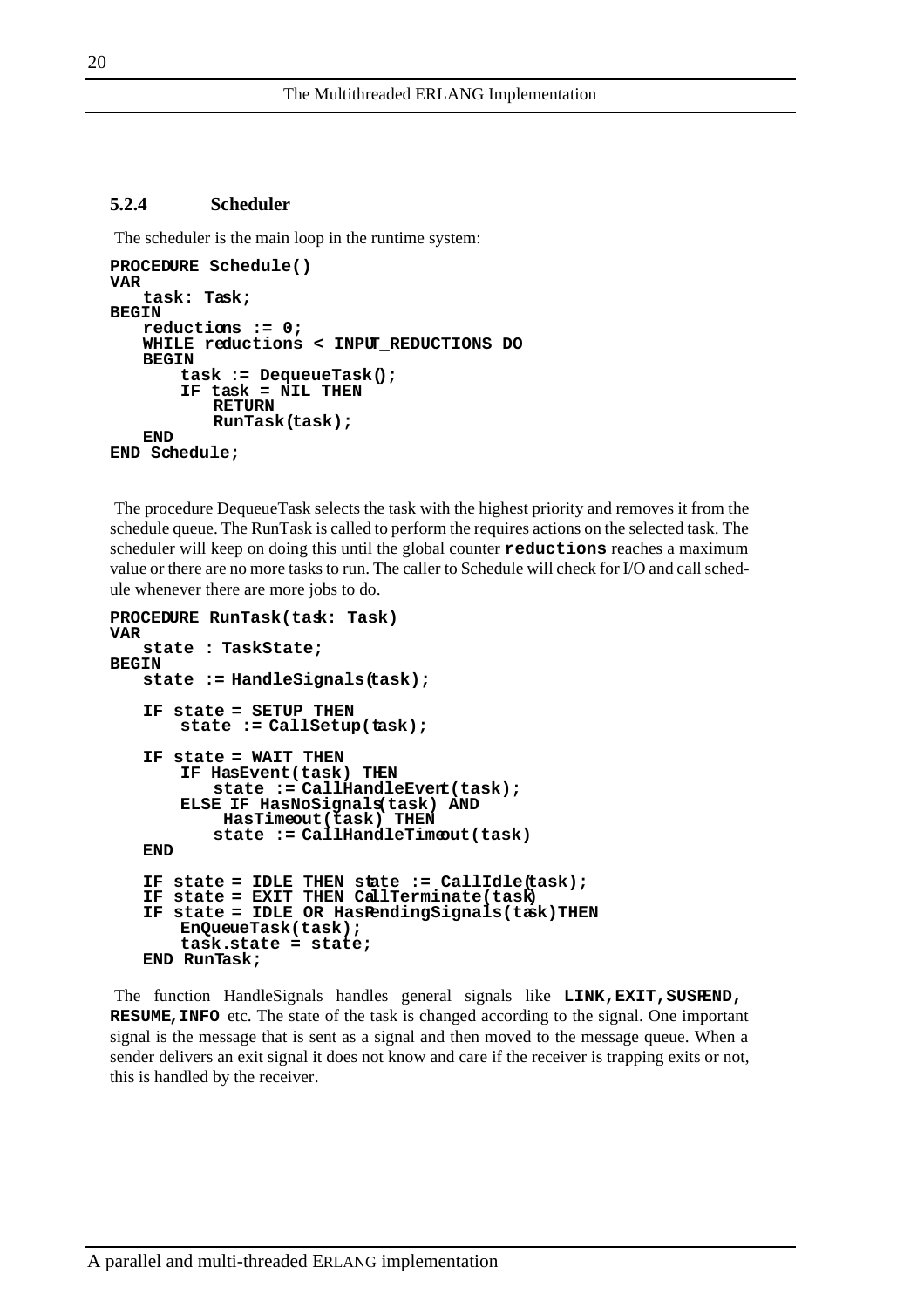Notice that by using this signal concept much of the intricate process interaction code can be avoided and it is relatively easy to add new signals. The signal concept is also quite general, some C code was removed and replaced with internal<sup>1</sup> ERLANG code sending the signals and handling of them.

#### **5.2.5 Threads**

By running multiple instances of Schedule in parallel, by means of threads, we get a parallel runtime system. At start-up of the runtime system one can set the default one for new processes. The procedures DequeueTask and EnqueueTask will lock the runqueue while we examine them. DequeueTask will go to sleep if there is no more tasks to run, and EnqueueTask will wake up the schedule worker by sending it a thread notification signal.

```
PROCEDURE Schedule'()
VAR task : Task;
BEGIN 
   WHILE TRUE DO
   IF task_queue <> NULL THEN 
       BEGIN
          task := DequeueTask();
          RunTask(task);
       END
   WAIT FOR THREAD NOTIFICATION();
END Schedule';
```
We also have the option of having some or all tasks running on a single thread, this is achieved by a slight modification of RunTask.

```
PROCEDURE RunTask'(task: Task)
VAR state : Task
BEGIN 
   WHILE TRUE DO
       state := HandleSignals(task);
       IF state = SETUP THEN state:= CallSetup(task);
       IF state = WAIT THEN
          IF HasEvent(task) THEN
              state := CallHandleEvent(task);
          ELSE IF HasNoSignals(task) AND
              HasTimeOut(task) THEN
              state := CallHandleTimeout(task)
       END
       IF state = IDLE THEN 
          state := CallHandleTimeout(task)
       IF state = EXIT THEN 
       BEGIN 
          CallTerminate(task)
          TerminateThread();
       END
       task.state := state;
   END
END RunTask';
```
In this version of RunTask we have to modify HandleSignals to wait for a new signal or a timeout in the **WAIT** state. A sender, either a task with a a private thread or a scheduled task will wake it up with a thread-signal.

<sup>1.</sup> the signal BIF is not available for application programmers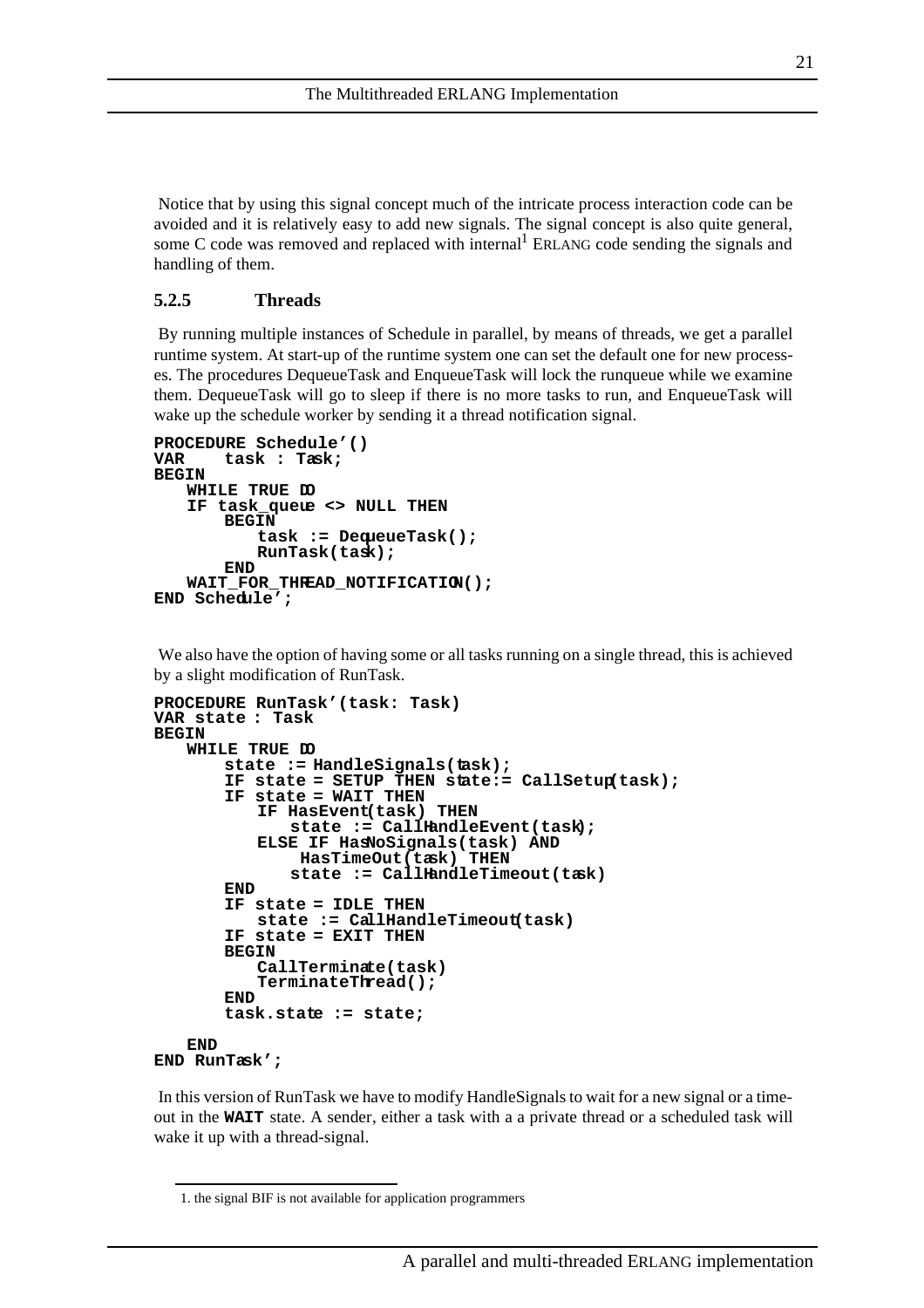#### **5.2.6 Task Priority**

The priority system of this new runtime system is modified from the previous one in such a way that each priority level pre-empts a lower priority level. Within a priority level the tasks are scheduled using a FIFO queue. A task may however, spend as much time as it wants in its call-back functions and it is up to the implementation of tasks not to spend more time there that acceptable.

A task executing an ERLANG abstract machine has the advantage of running emulated instructions, so a simple counter is used to control the approximate amount of time to spend within a task procedure.

The number of priority levels (32) can be justified by observing that we may need different priorities for different tasks like I/O or the ERLANG systems built-in feature of tracing messages etc, and the tasks used for I/O and processing tracing information must be able to process their work.

An example of priority defaults could be :

- 0 reserved for system use
- 1 reserved for tracer
- 10 default port I/O
- 15 high process priority
- 20 normal process priority
- 30 normal low priority

Processes not scheduled by worker threads but running with private threads do not follow this priority scheme; their behaviour depends on the systems thread library scheduling policy. But they still count instructions and can yield to other threads when their instruction quanta is used. A tasks that do not execute the virtual machine, but compute bound code, can hinder all other threads to execute if the the thread library cannot provide preemption at any point.<sup>1</sup>

#### **5.2.7 I/O and timer**

Timeouts was in the previous runtime system handled by setting a timeout value in the scheduler *check\_io()*<sup>2</sup> call that was called at regular intervals. This is still done when the runtime system runs without threads. With threads, timeouts either are handled in a thread library timeout call if the task runs with a private thread, or if it is scheduled, by setting a timeout in a special timeout thread that handles all timeouts for scheduled tasks.

I/O is also handled in the *check\_io()* call when the system run without threads, there nonblocking reads and writes are scheduled in a way that fits the ERLANG port concept. With threads each ERLANG port is a thread that controls one or more threads making blocking reads or writes.

<sup>1.</sup> like the solaris threads implementation with the defualt single "LWP", then more LPWs must be added with a *set\_concurrency()* call.

<sup>2.</sup> that on Unix like systems is a select() call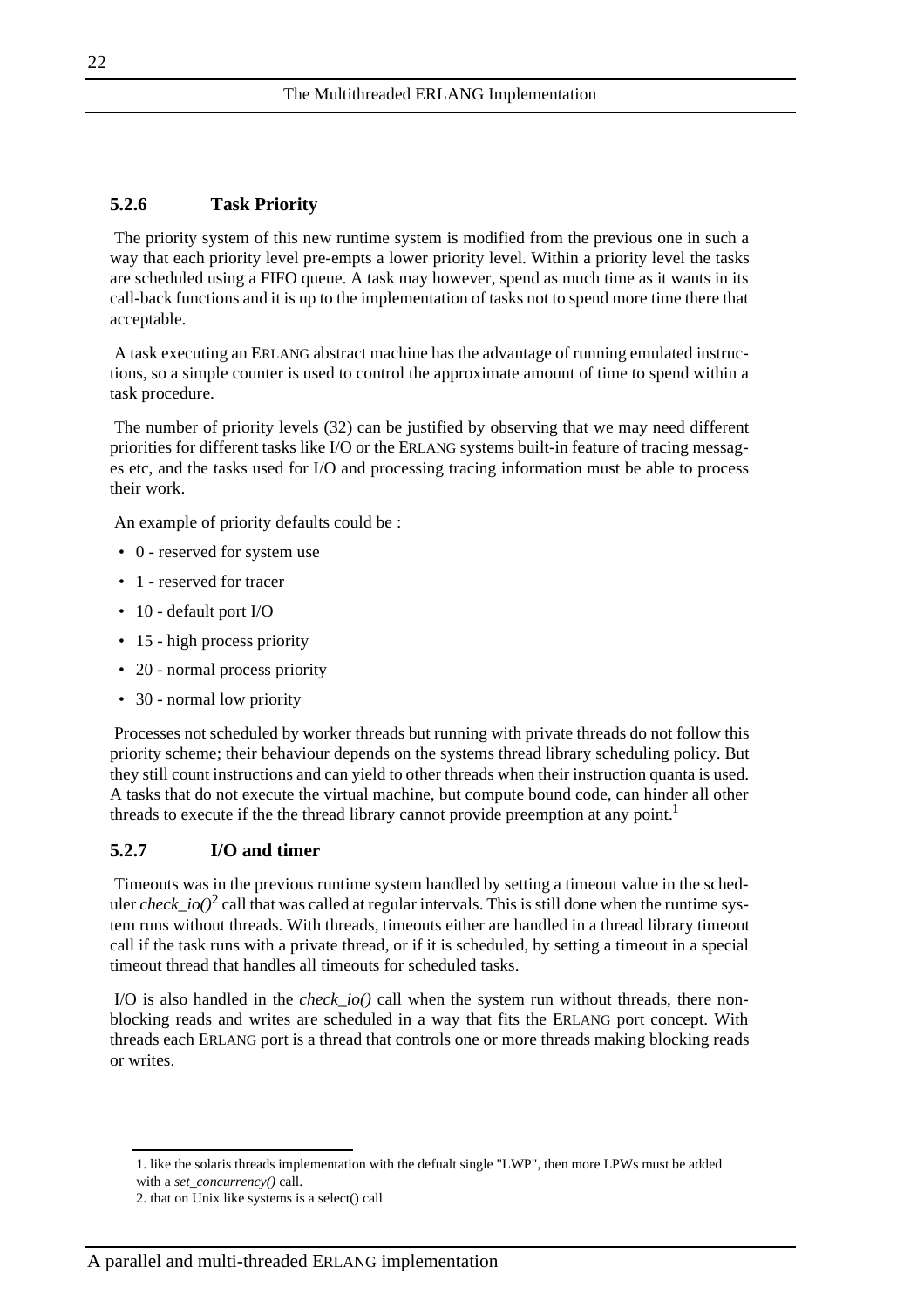#### **5.2.8 Tasks and threads**

By using threads we gain parallelism when the underlying operating system and hardware supports it, each thread run a task scheduler or a separate task. Wirth [21] discuss them as opposed paradigms but here they are shown to cooperate.

On a multiprocessor machine there can be several threads scheduling ERLANG processes, we call them workers as they can be seen as a pool of workers that you pass work to. To somewhat reduce unnecessary context-switches between these workers when they execute ERLANG processes that pass messages, but are synchronous and can not run in parallel, some optimisations can be done with what we call a ''worker-cache''. When a signal is sent from a scheduled ER-LANG process to another scheduled ERLANG process that is not running, and the run-queue is empty, the receiver process is inserted in the worker thread cache that executes the sender, if the cache is empty. This can keep a a large amount of sequential ERLANG process interaction within one worker and unnecessary thread context switch can be avoided:

```
PROCEDURE Schedule''(woker: INTEGER)<br>VAR task: Task:
       VAR task : Task;
BEGIN 
   WHILE TRUE DO 
   BEGIN
       IF worker_cache[worker] <> NULL THEN
       BEGIN
           task = worker_cache[worker];
           worker cache[worker] = NULL;
           (* prio check can be omitted if not strict
              priority fairness is needed, more even effective 
              since less locking is needed *)
           IF task->prio >= HIGHEST_IN_RUN_QUEUE() THEN
              BEGIN
                  ENQUEUE_TASK(task);
                  CONTINUE;
              END;
           task->worker = worker;
           RunTask(task);
           CONTINUE;
       END
       IF task_queue <> NULL THEN 
       BEGIN
           task := DequeueTask();
           task->worker = worker;
           RunTask(task);
       END
       (* worker waits here for new work in run_queue *)
       WAIT_FOR_THREAD_NOTIFICATION();
   END;
END Schedule'';
```
An ERLANG process can change from being scheduled by a worker or run on its own thread by a special signal. The two scheduling mechanisms has different advantages. It is in some cases safer to let a process execute on a private thread, for example, if it performs calls to native linked in code that can take a ''long'' time to return from.

Some ERLANG systems has many thousands of ERLANG processes, if the target OS has threads that are relatively heavy-weight the worker-threads must be used for a majority of the ERLANG processes or the system may become to large and slow.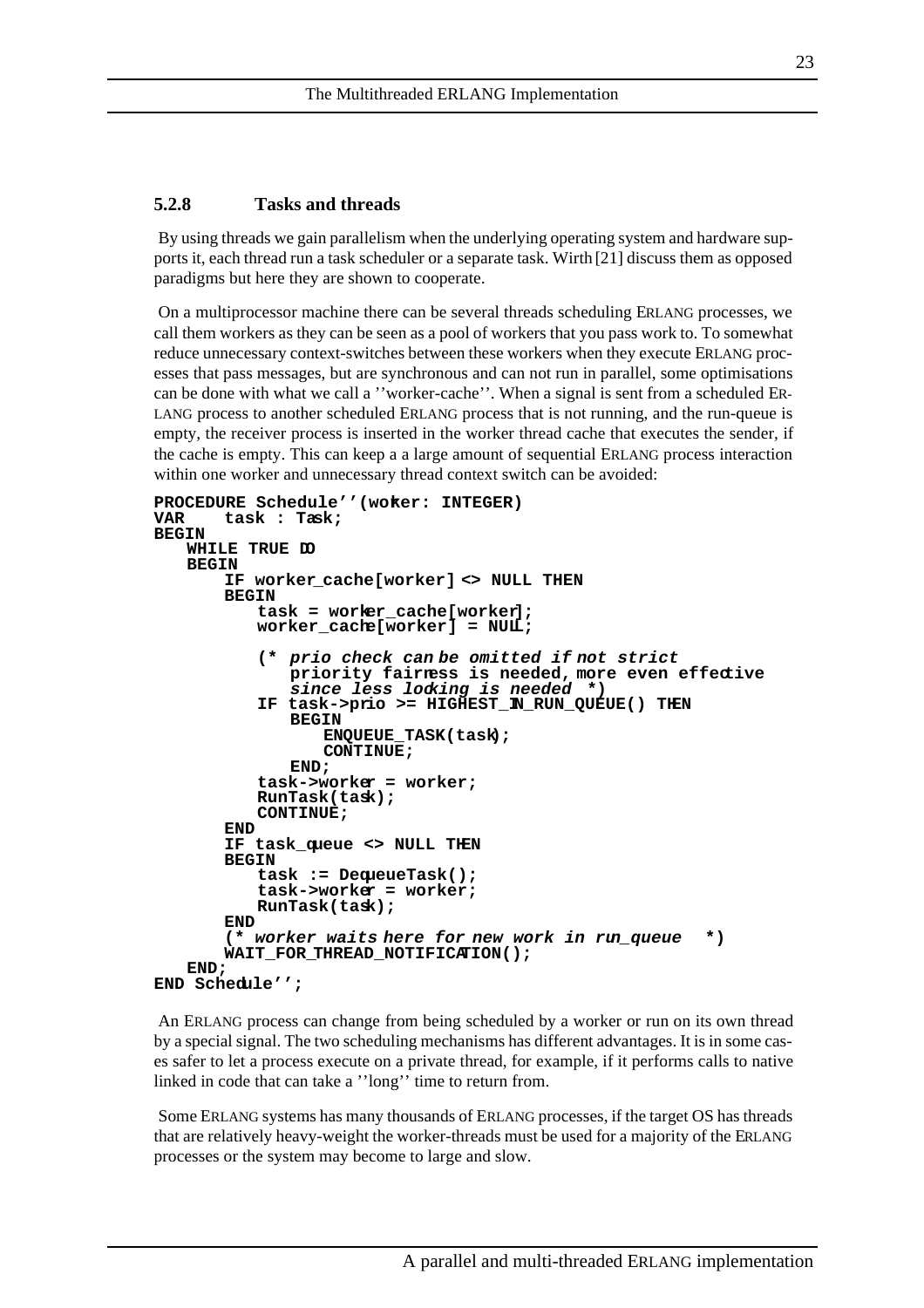The worker threads also has the advantage of giving the scheduled processes an platform independent priority and schduling mechanism.

**Figure 2.** The mixed scheduling figure shows how the different concurrent entities interact in the runtime-system when it runs. The figure shows a system with a total of nine



ERLANG processes. Two schedule processes are at this moment executing on the two worker threads, two other ERLANG processes has private threads and can be in any state. Two schedulable processes are waiting, one for a message from a port or processes. The other is also waiting for a message but has also set a timeout that can be triggered by the timer thread, this is indicated by the arrow. Three schedulable processes is ready to execute in the run-queue, when the processes executed by the workers has run out of instruction reduction quanta, or starts to wait for a message, or timeout, the workers picks new processes to execute from the run-queue. The system has three ports; each port has one controller thread and one reader and one writer thread each.

#### **5.2.9 Dyncamic code handling**

It is up to the application programmer to check that no process runs old code via the **check\_process\_code()** call before deleting a module. A deleted module is not really deleted, only the exported references is deleted so no processes can start execute code in it and the module is marked a old. Finally a **purge\_module()** call deletes the module from memory, then no process may execute code in that module.

Throughput is not important in this procedure since code swap and loading is uncommon. Calls to **load\_module()** are serialized and the new module is inserted in the running system with one atomic insert of a new module pointer to this module. It is important to realize that no process can start execute code in an module marked as old. So after **delete\_module()** is called no new references to this module can appear. Functions trying to call a non loaded mod-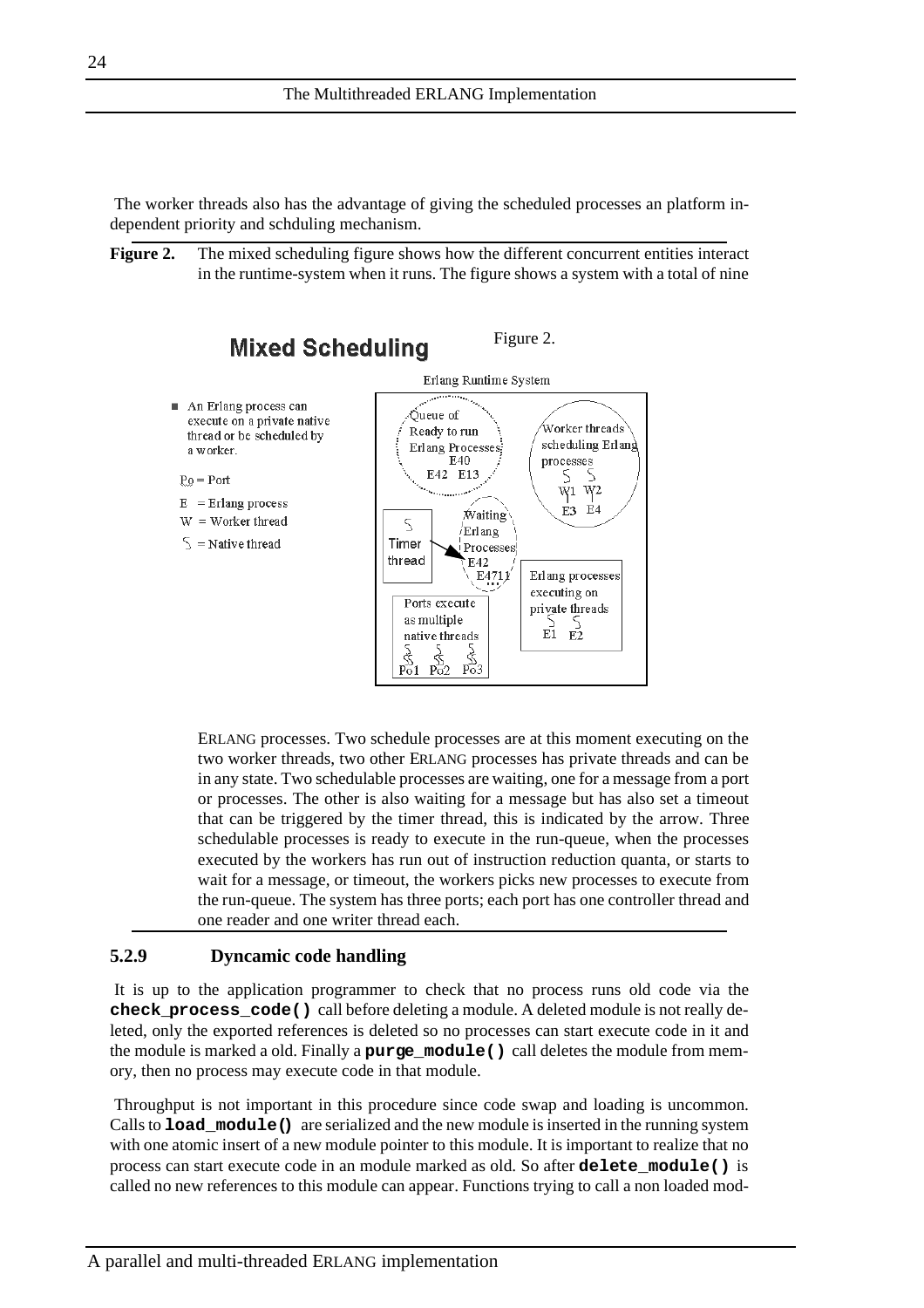ule gets an error and the error handler then tries to call **load\_module()**where it either discovers new code, returns and continues to execute; or loads the code, returns and continues to execute; or, if there is no such code available returns an error.

This approach was later replaced with a new module implementation with a changed module semantics. That implementation solves the dynamic code handling problem. The new implementation is not described in this thesis.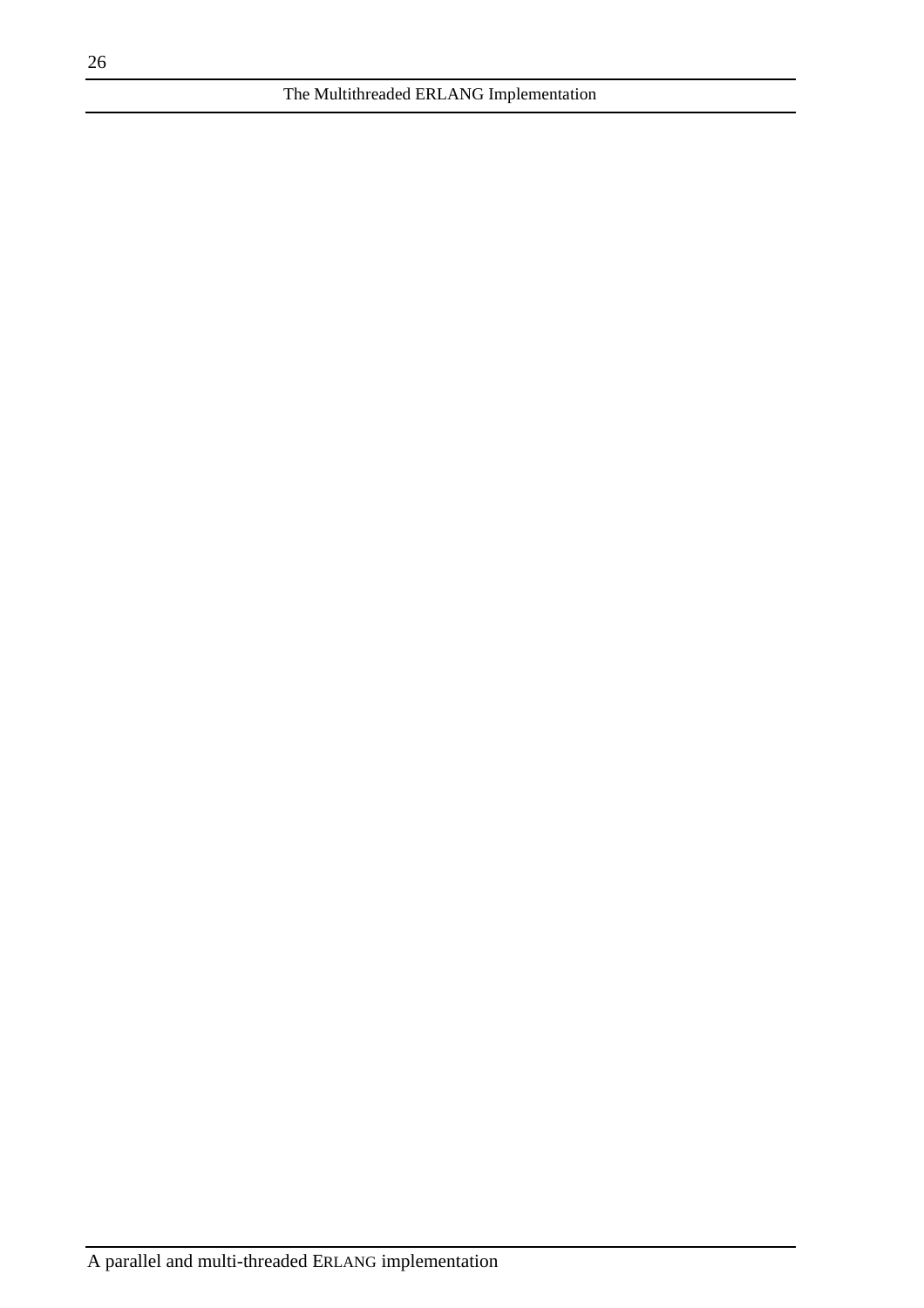## **6 Measurements**

A number of different micro-benchmarks have been performed on the new multithreaded ER-LANG implementation, they can be divided into two different categories; verify the actual parallelism of the implementation on an MP machine<sup>1</sup>, and to compare the performance with and without threads when running selected parts of the EStone<sup>2</sup> benchmark.



- **Figure 3.** Shows the result of running five parts of the Estone benchmark suite on three different configurations of the multithreaded ERLANG runtime system.
	- $-e50$  is without any threads at all; the basic scheduling is as in the old system<sup>3</sup>.
	- $\frac{d}{dt}$  = *e50t* is with worker threads as default when a new process is started; no processes with private threads exist in this run.
	- $-e50+T$  is with private thread per process as default when a new process is started, no processes is scheduled with workers in this run.

The bars are relative and should only be compared between the different implementations. The height of the bar indicates time.

Message passing is performed between a group of processes in the three first runs.

- *small* consists of one small integer.
- *medium* a mix of datatypes with a size of about a line in this thesis.

<sup>1.</sup> All tests were performed on an Compaq ProLiant 5000 with four 200MHz PentiumPro processor with 512KB of 2:nd level cache and 64MB of RAM running Solaris 2.5. The ''concurrency'' level in the Unix process was set to be the number of processors plus one, five on this system. All threads are ''unbound'' from LWPs.

<sup>2.</sup> A ''standard'' micro-benchmark for ERLANG to compare different ERLANG implementations.

<sup>3.</sup> The performance were very simmilar between them when the old system had been updated with the temporary heap method of message passing.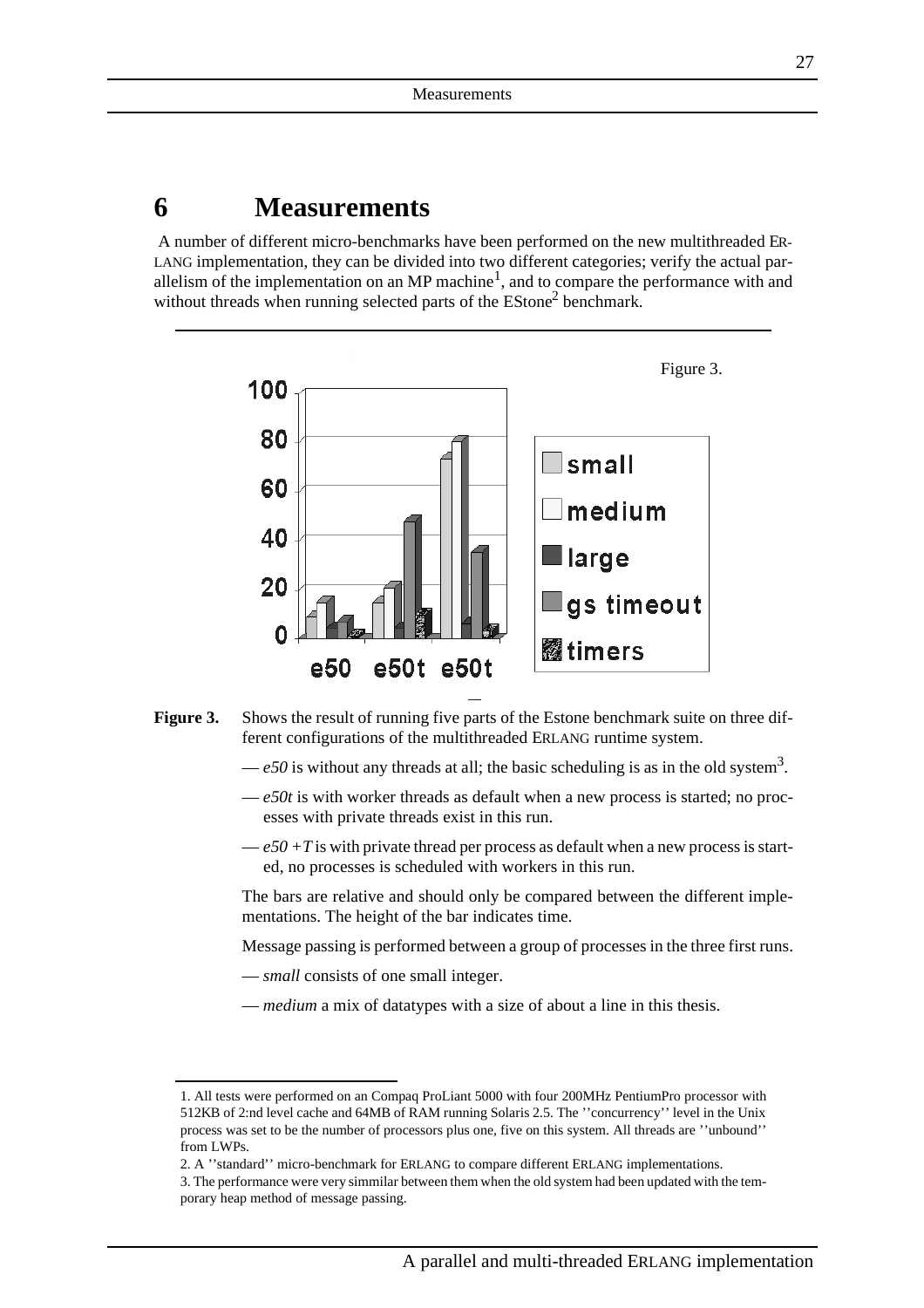— l*arge* is about half a KB in size.

Note that it is not necessarily the same number of messages for the different message sizes.

This benchmark mainly shows two things, message passing and context-switch cost. The message passing cost grows with the size. One can see that the difference between the *e50* and *e50t* message passing runs are minor. The *e50t* has slightly higher context-switch cost; for large messages the difference is very minor for all three runs since the cost of context-switches is small compared with the cost of copying the actual message. The *e50t +T* runs has substantially higher values for small and medium message. The conclusion is that the context-switch cost is substantially higher when ERLANG processes run with private threads and thread synchronisation primitives are used between them than the one without any threads using internal scheduling and the one with worker threads.

The large messages gives little difference between the runs since the cost of copying the messages are so high compared with the context-switch cost.

The *gs timeout* testrun is an EStone benchmark using the *generic\_server* behaviour from one of the ERLANG libraries. It implements a server process and clients processes using the server, the clients are synchronous so no parallelism is possible but timeouts are set and removed before they are triggered at each request. This benchmark tests a mix of message passing and context-switches together with setting timeouts. The timeouts are never triggered. Here it shows that the one using worker threads is the worst performer.

In the *timeout* benchmark a process is setting and resetting timers that never triggers. In this test it is obvious that the worker thread implementation with a timeout thread is slower than the two others, the best timeout implementation can be found

The system running without threads has the best timeout implementation, the one using a thread for each process with a thread library timer timeout call is a bit slower and the worker thread processes using the dedicated timeout thread is the worst performer.

**Figure 4.** Here the time for a simple computing program to finish its calculation is measured, the time is measured for one process executing the program and for two and so on up to six identical parallel processes. Without parallelism the time should increases with a fairly constant factor for each new process. With parallelism the time should be fairly constant for each new process for as long as there is processors. The graph shows this clearly for the different runs, *erl50* that is the runtime system without threads and *erl50\_thr* that is the runtime system with threads<sup>1</sup>. There are four processors on the machine and the runtime system with threads can use them. The system without threads cannot use the extra processes.

The test is very simple but shows that parallel hardware is used efficiently.

<sup>1.</sup> worker threads only, but a private thread test were also done with minimal difference.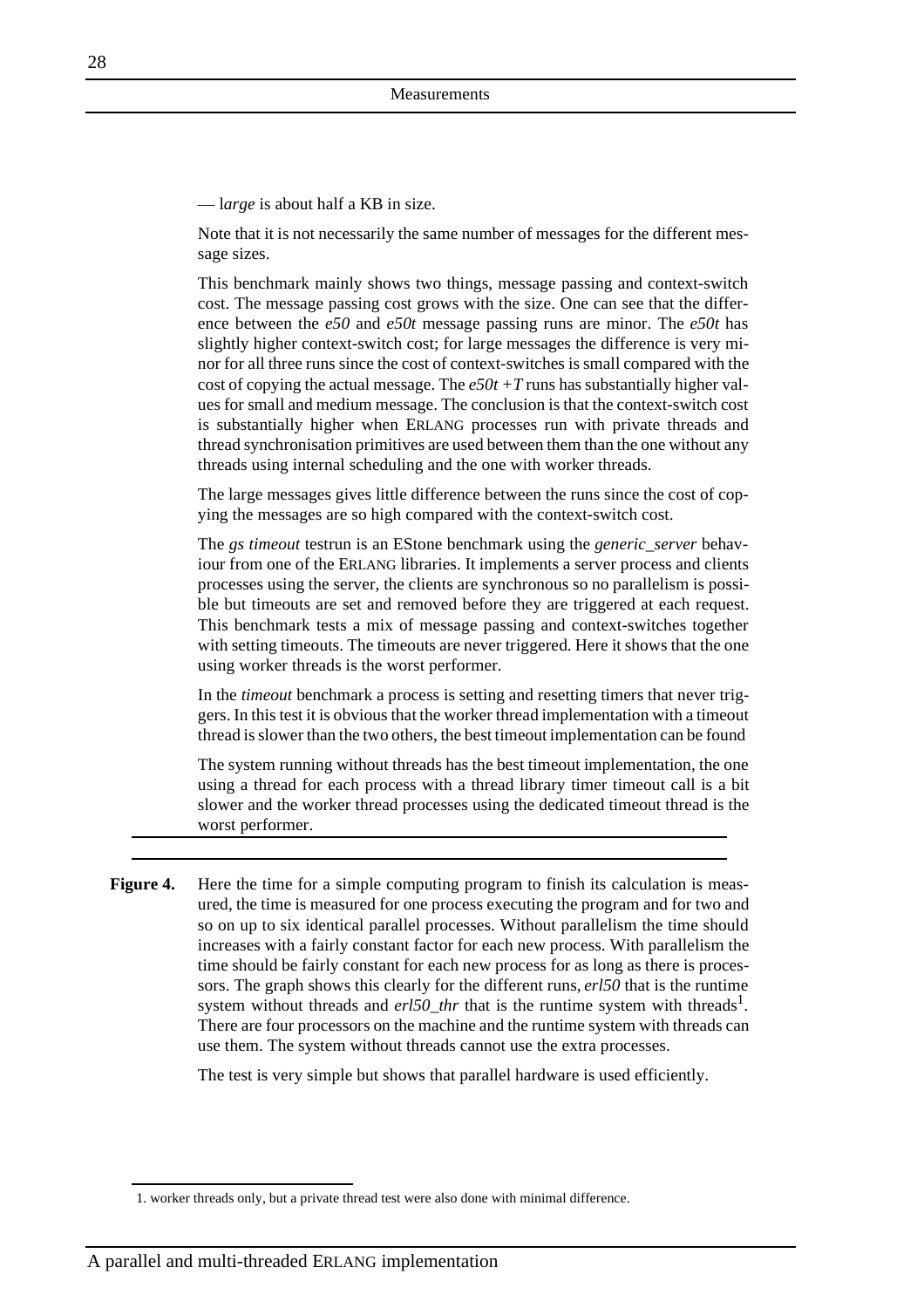

In these tests one has to remember that for the worker thread and in particular, the thread per processor, test values can vary a great deal depending of the performance of the thread library, of the underlying platform.

Several other micro-benchmarks programs were also run that, at large, shows the same results as the above tests:

- That parallelism is utilized, but that it is highly dependent on the application; the amount of process communication needed and the message size.
- That the worker thread implementation has much lower context-switch cost than the one using a thread<sup>1</sup> per ERLANG process. Actually the context-switch cost is only marginally higher than without threads for the worker thread model.
- The timeout implementation for worker-threads has bad performance.

Now a process takes a lock on the timer thread and inserts a timeout in a timer wheel [22] and then releases the lock and notifies the timer thread that something has changed. Maybe a special in-queue can be used where new timeouts are inserted, and the timer thread is only notified of new timeouts if the new timeout needs to be triggered sooner than the one the timer thread is waiting for now. This would minimize thread synchronization and time wheel computations since many removals of timeouts could be done in the in-queue before the timeout is inserted into the time wheel.

Other benchmarks also gave results that I interpreted as:

- The worker-cache optimisation improved the context-switch performance with  $\sim$  5-15%.
- The I/O model for the system using threads has very bad performance compared with the one without threads. Probably because extensive context-switching between ERLANG processes and port threads.
- The added cost at runtime when merging a worker based scheduler with a thread per process based system into a mixed scheduling system was very minor.

<sup>1.</sup> Again, this is for Solaris 2.r threads, this can change a great deal for other systems, both better or worse.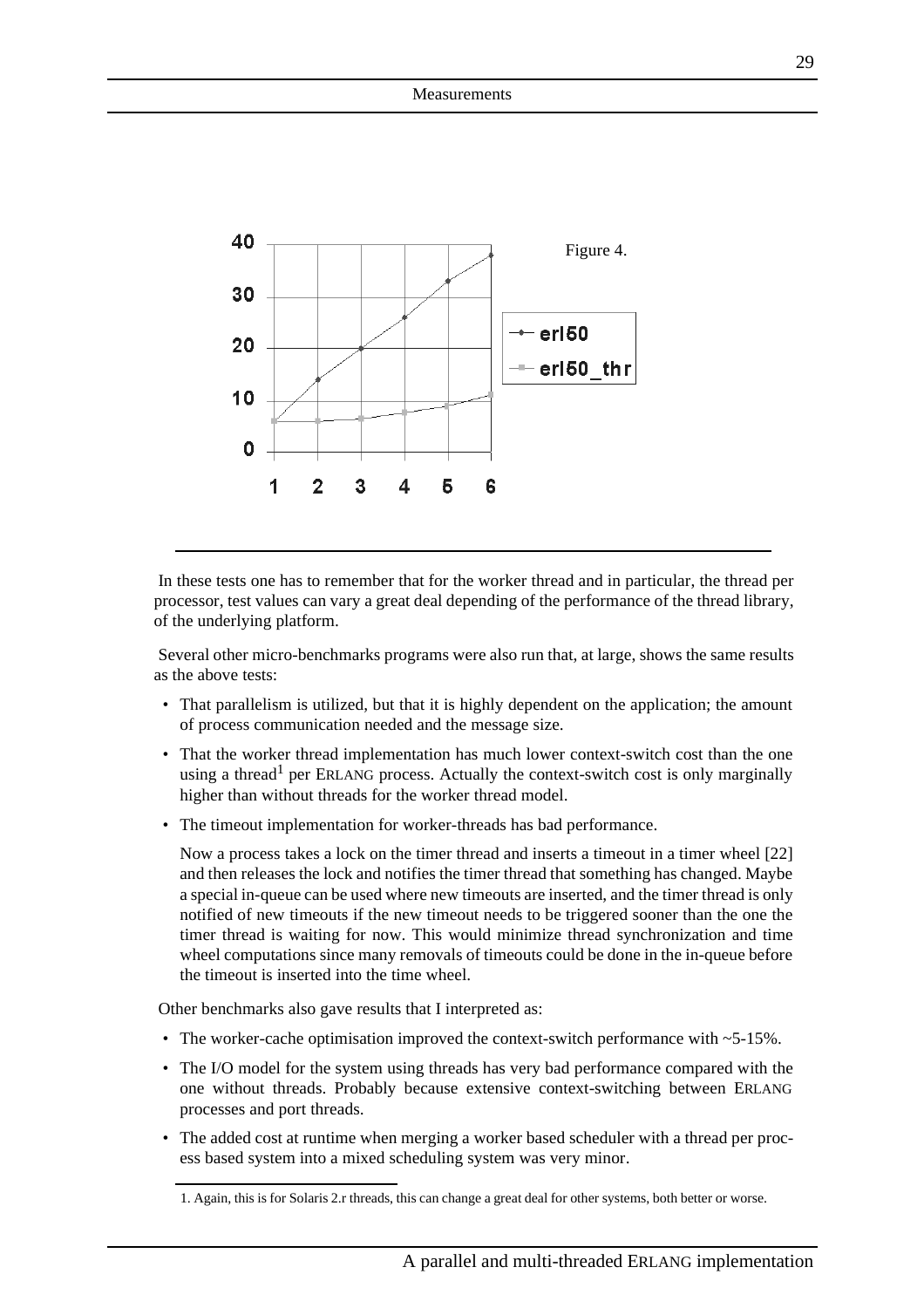Measurements

• Different locking implementations were tested at different places in the runtime system. For the low-level db routines that handles many internal tables in the runtime system and is used by the  $ETS<sup>1</sup>$  module for its implementation, three different lock implementations were tried. The native thread library mutual exclusive locking, reader-writer locks allowing several readers but exclusive writing were built with the thread library locks and condition signals, and a low level assembler<sup>2</sup> mutual excluse lock implementation. The results were hard to interpret; the reader-writer locks were generally slower, a large number of processes must try to read and write the same table before any performance gain could be seen at all. The assembler locks were slightly faster than the thread library locks but when many processes were involved in the tables the scheduling behaviour became unpredictable. The native thread locks are used as default when compiling the system now but the two others can be used instead by simply changing compile configuration flags.

<sup>1.</sup> ERLANG Term Storage

<sup>2.</sup> Using the processors built-in instructions to build multi-processor locks.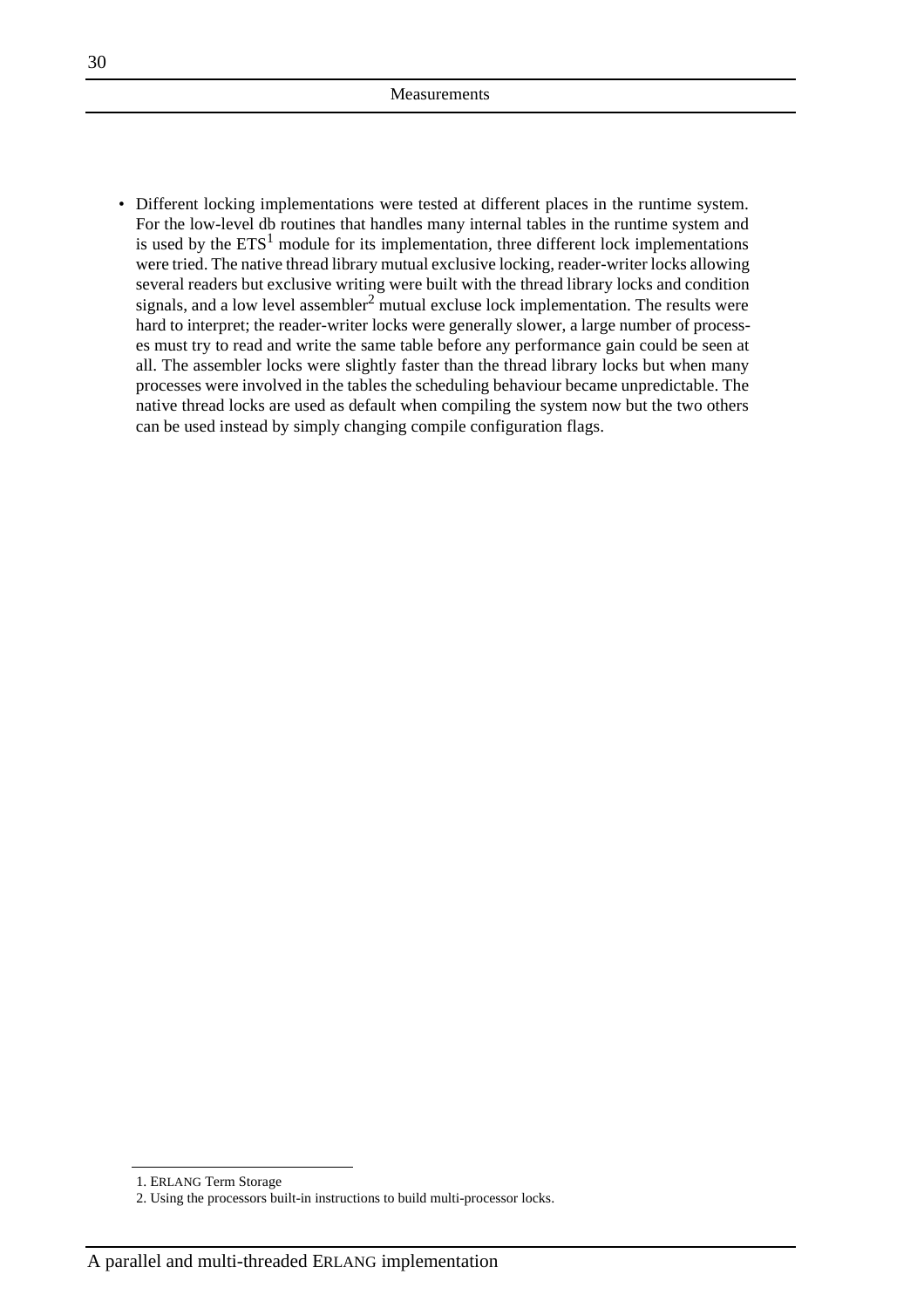# **7 Conclusion**

A runtime system has been created that can be compiled in two ways; a *select()* based system using reduction counting scheduling and a system using threads. When threads is used the ER-LANG processes can either be part of a run-queue that a pool of workers picks them from to execute or the processes can execute on private threads.

This mixed scheduling does not add any extra runtime cost and gives greater flexibility on how to setup an multi-threaded ERLANG system. On Solaris 2.5 the worker approach gave better context-switch performance compared with the thread per process. Potential advantages from the private thread model can still be used; like improved real-time characteristics and integration with C code with less risk of corrupting the scheduling of other ERLANG processes. A process running on a private thread can migrate to become a worker thread scheduled process and vice-versa with a signal. A ''worker-cache'' is implemented for workers scheduling ER-LANG processes, this further improved context-switch perfromance.

When the system is compiled not to use threads the extra runtime cost for making the system general enough for the different compiles is very minor compared with the previous system. The actual code needed to support the two compiles is minor.

When the hardware and the thread library provides parallelism the runtime system also provides it in the same degree. The system is designed to be parallel and scalable, tests showed it to be so for four processes. The actual level of parallelism varies depending on the application. One can assume that many applications would benefit from better load tolerance and less often through actual parallel problem solving speed-up

The result from micro-benchmarks are fairly positive, but the I/O system must be redesigned to be more effective. Efforts has been done to keep the system portable between Posix systems and Posix ''like'' systems. But it is definitely not portable to Win32 now, mainly the I/O system needs to be reworked for portability and speed.

Timeouts for workers scheduled processes is slow and has to be improved - one proposal is made how to improve this.

So far, only micro-benchmarks has been run, no ''real'' applications.

Most of the goals have been fulfilled with this implementation. At large, a parallel and multithreaded ERLANG implementation can be efficent, portable, scalable and keep or improve the original benefits of the previous implementation.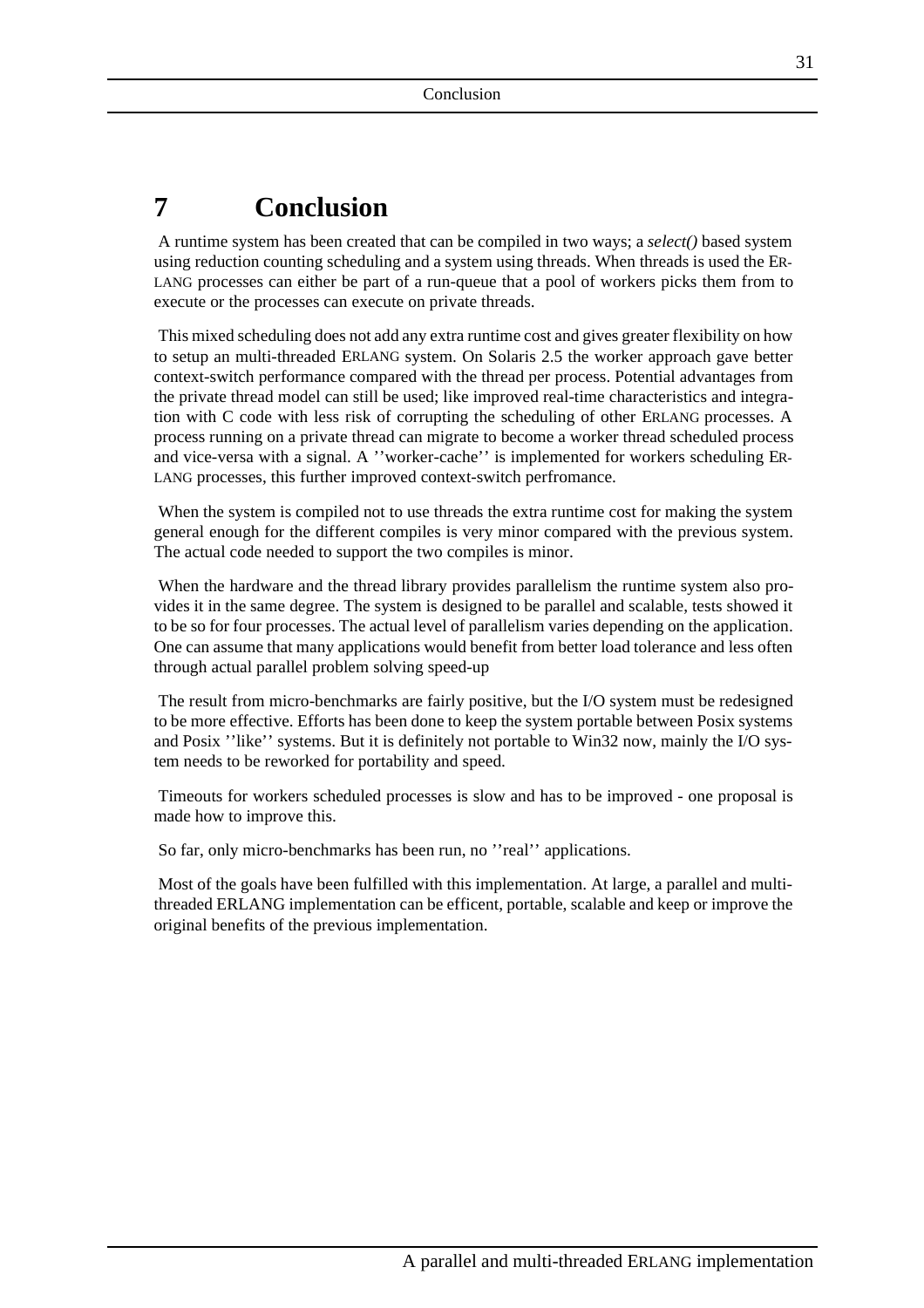## References

| $[1]$  | Joe Armstrong, Robert Virding, Mike Williams, Concurrent Programming in<br>ERLANG, Prentice Hall, 1993.                                                                             |
|--------|-------------------------------------------------------------------------------------------------------------------------------------------------------------------------------------|
| $[2]$  | A comprehensive article describing ERLANG System/OTP: www.ericsson.se/<br>Review/er1_97/art_2/art2.html                                                                             |
| $[3]$  | Some products where ERLANG is used in: www.erlang.se/erlang/sure/main/ap-<br>plications/                                                                                            |
| $[4]$  | Brian W.Kernighan, Dennis M Ritchie, The C Programming Language, Second<br>Edition, Prentice Hall, 1988.                                                                            |
| $[5]$  | Virding, S. R. Garbage Collector for the concurrent real-time language ER-<br>LANG. International Workshop on Memory Management (IWMM '95) Sep-<br>tember 27-29, Kinross, Scotland. |
| [6]    | Hausman, B. Turbo Erlang: Approaching the speed of C. In implementations of<br>Logic Programming Systems. Evan Tick, editor. Kluwer Academic Publish-<br>ersm 1994.                 |
| $[7]$  | Overview of Scalable Shared Memory Multiprocessor Principles http://<br>www.sics.se/cna/mp_overview.html                                                                            |
| [8]    | Simple COMA on S3.mp by A Saulsbury, A Nowatzyk in http://www.sics.se/<br>$\sim$ ans/simple-coma/index.html.                                                                        |
| [9]    | The SGI Origin: A ccNUMA Highly Scalable Server. www.sgi.com/Technon-<br>logy/Compcon/icsa.html.                                                                                    |
| $[10]$ | SUN Enterprise X000 Server Family: Architecture and implementation.<br>www.sun.com/servers/enterprise/arch.html.                                                                    |
| $[11]$ | Curt Schimmel, "UNIX Systems for modern Architectures - Symmetric Multi-<br>processing and Caching for Kernel Programmers", Addison-Wesley, ISBN 0-<br>201-63338-8.                 |
| $[12]$ | John L Hennessy & David A Patterson, "Computer Architecture A Quantita-<br>tive Approach", Morgan Kaufmann Publishing, ISBN 1-55860-329-8.                                          |
| $[13]$ | Bil Lewis, Daniel J Berg, "Threads Primer", Prentice Hall, ISBN 0-13-<br>443698-9                                                                                                   |
| $[14]$ | Steve Kleiman, Devang Shah, Bart, Bart Smaalders, "Programming With<br>Threads", Prentice Hall, ISBN 0-13-172389-9                                                                  |
| $[15]$ | David R. Butenhof, "Programming With POSIX Threads", Addison Wesley,<br>ISBN 0-201-63392-2                                                                                          |
| $[16]$ | Jim Beveridge, Robert Wiener, "Multithreading Applications in Win32", Ad-<br>dison Wesley, ISBN 0-201-44234-5                                                                       |
| $[17]$ | Andrew D. Birrel, "An Introduction to Programming with Threads", Digital<br>System Research Center, 1989.                                                                           |
| $[18]$ | ACE - An OO Encapsulation of Lightweigth OS Concurrency Mechanisms in<br>the ACE toolkit. www.CS.wustl.edu/~schmidt/ACE-concurrency.ps.gz                                           |
| $[19]$ | A Library Implementation of POSIX Threads under UNIX, by F MUeller, Win-                                                                                                            |